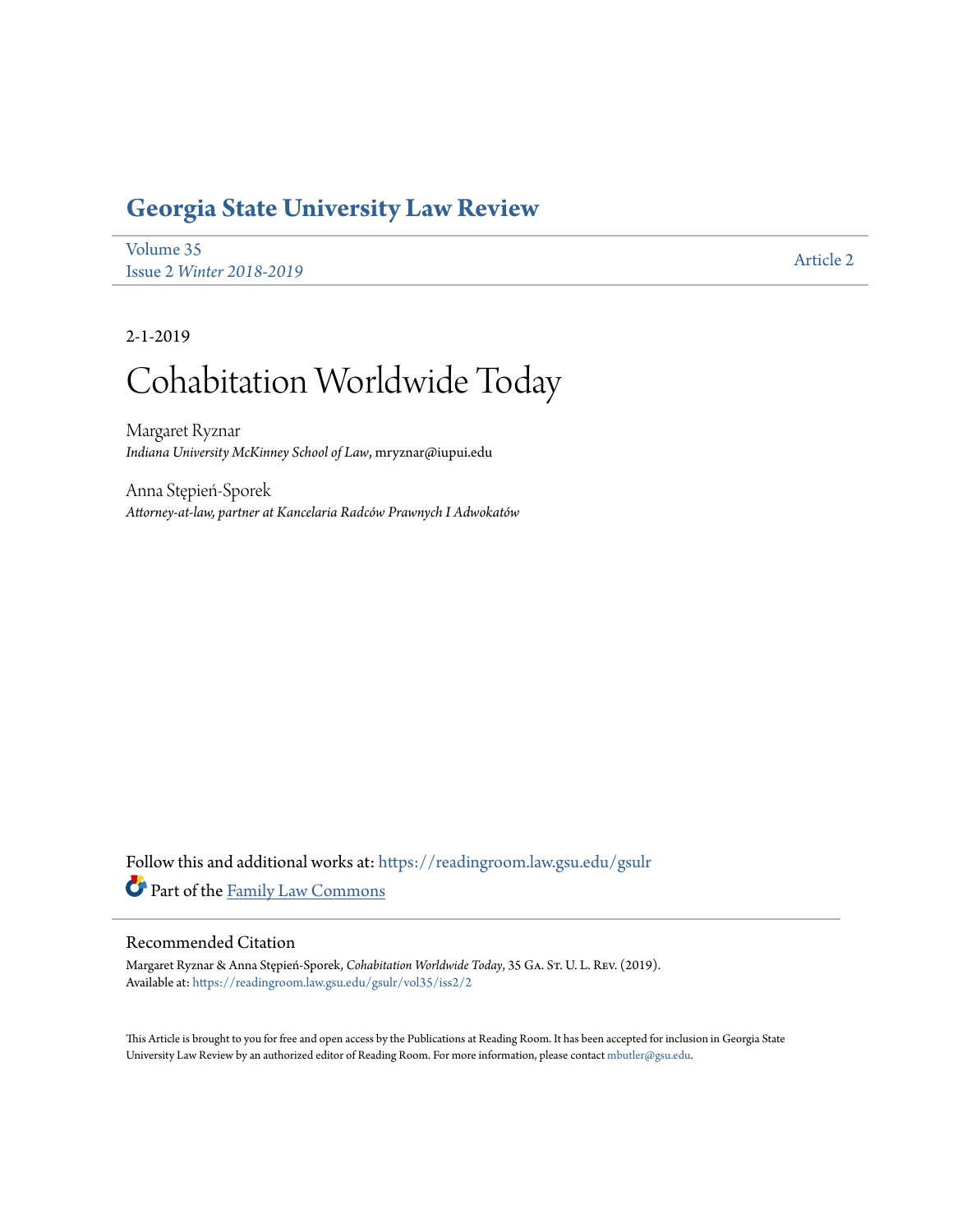## **By Margaret Ryznar\* & Anna Stępień-Sporek\*\***

#### **ABSTRACT**

Despite the increase in cohabitation around the world, legal responses to it remain limited, particularly in the last several years. Yet, there are universal issues at the end of a cohabitation, particularly related to property division. This article will survey the recent legal developments on the property consequences of cohabitation in both the United States and Poland, drawing on comparative lessons to suggest future developments in this area of law.

#### **INTRODUCTION**

Around the world, cohabitation has been on the rise for decades with many millions of couples living together outside of marriage.<sup>1</sup>

1

 <sup>\*</sup> Professor of Law, Indiana University McKinney School of Law. The authors would like to thank Jessica Dickinson and Ben Keele for excellent research assistance.

<sup>\*\*</sup> Attorney-at-law, partner at Stępień-Sporek, Pawelski, Stoppa Spółka Partnerska Kancelaria Radców Prawnych I Adwokatów.

 <sup>1.</sup> Patrick Parkinson, *Can Marriage Survive Secularization?*, 2016 U. ILL. L. REV. 1749, 1753–54 (2016). The author states as follows:

Legal marriage, which was once the only accepted context for sexual relations and the nurture of children in western countries, has long ceased to be central to people's sexual or reproductive lives in many parts of the world.

Marriage remains the most common form of couple relationship within Western and Northern Europe, but the gap between marriage and cohabitation as a family form is narrowing. For example, figures from 2006 show that in France, twentysix percent of adults in the eighteen to forty-nine age range were cohabiting, while thirty-nine percent were married. In Sweden, twenty-five percent were cohabiting and thirty-seven percent were married. In the United Kingdom, in 2001, twenty-two percent of adults aged between twenty and thirty-four were cohabiting, while thirty-two percent were married.

In the United States, marriage is increasingly stratified by reference to educational level. The percentage of adults aged twenty-five to sixty with four years of high school education but no college education, and who were in first marriages, fell from seventy-three percent in the 1970s to forty-five percent in the 2000s. There was also a twenty-eight percent decline in first marriages among the least educated adults over this same time period. While rates of marriage have declined for people of all educational levels, the rate of decline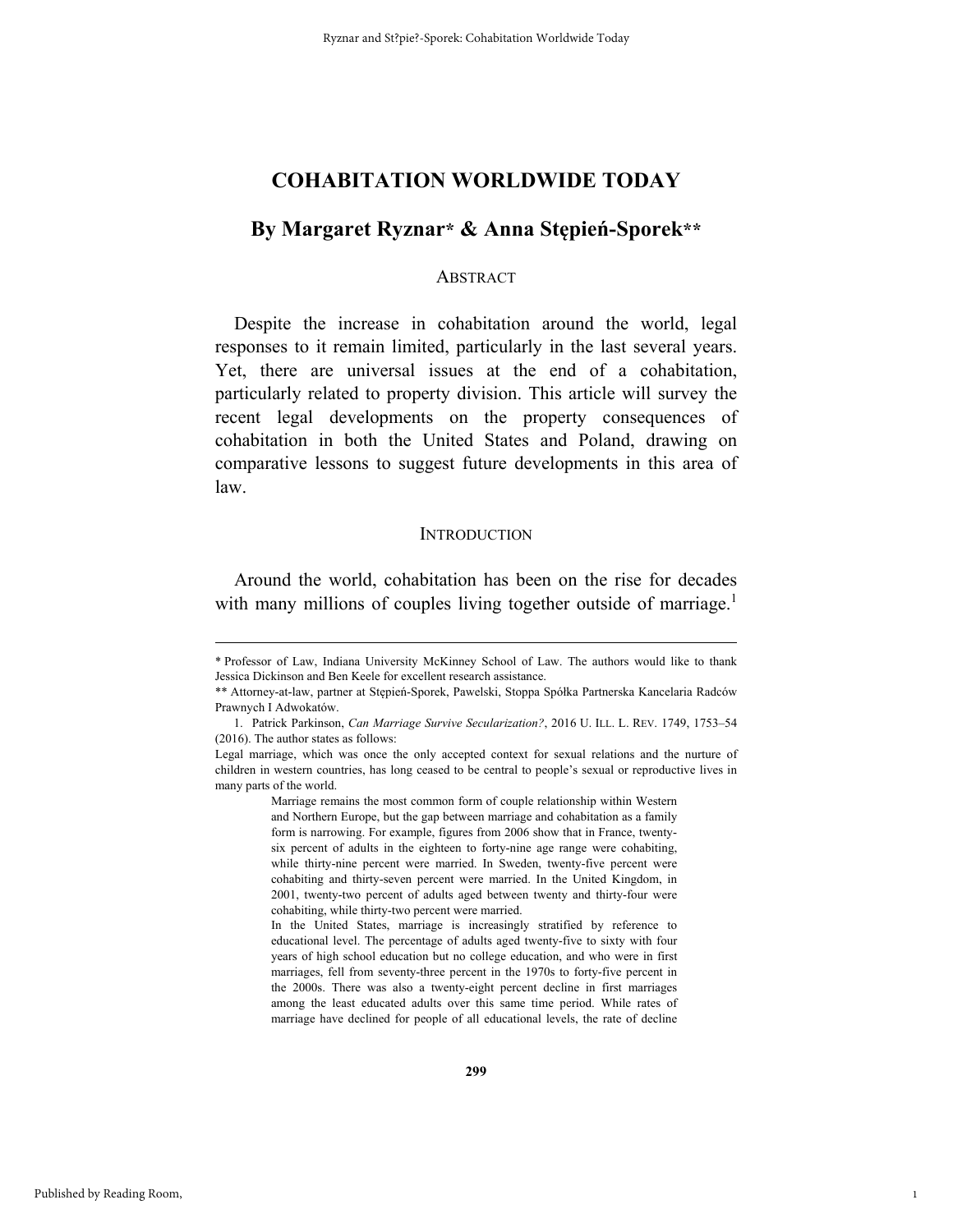The United States is no exception: single people recently outnumbered married people for the first time in history.<sup>2</sup> Many Americans are cohabitating instead of marrying.<sup>3</sup> For example, marital households recently comprised less than half of all households in the United States, while almost 6% of households were opposite-sex, unmarried partners.4 Over 7 million opposite-sex couples cohabitated in  $2010<sup>5</sup>$  a dramatic increase from the 523,000 cohabitating couples in  $1970.<sup>6</sup>$  Between 2000 and 2010 alone, there was a 41% increase in unmarried couple households.<sup>7</sup> Unthinkable and even criminal for much of history, $8$  cohabitation has become a transition to marriage or even a substitute for it.<sup>9</sup>

In Poland, the trend is similar. According to the European Social Survey, cohabitants comprised 4.5% of all unions in 2006, an

*Id.* 

5. LOFQUIST ET AL., *supra* note 4, at 3; *see also* Anna Stępień-Sporek & Margaret Ryznar, *The Consequences of Cohabitation*, 50 U.S.F. L. REV. 75, 77 (2016) [hereinafter *Consequences of Cohabitation*].

 6. Katherine C. Gordon, Note, *The Necessity and Enforcement of Cohabitation Agreements: When Strings Will Attach and How to Prevent Them—A State Survey*, 37 BRANDEIS L.J. 245, 245 (1998).

 7. Lawrence W. Waggoner, *With Marriage on the Decline and Cohabitation on the Rise, What About Marital Rights for Unmarried Partners?*, 41 AM. C. TR. & EST. COUNS. L.J. 49, 55 (2015).

 8. Margaret M. Mahoney, *Forces Shaping the Law of Cohabitation for Opposite Sex Couples*, 7 J.L. & FAM. STUD. 135, 141 (2005) (reviewing the historic criminalization of unmarried cohabitation).

 9. Margaret F. Brinig & Steven L. Nock, *Marry Me, Bill: Should Cohabitation be the (Legal) Default Option?*, 64 LA. L. REV. 403, 403 (2004) ("[I]ncreasingly cohabitation is being proposed not as a testing ground for marriage, but as a functional substitute for it. The trend in family law and scholarship in Europe and Canada is to treat married and cohabiting couples similarly, or even identically."); see also id. at 404 ("In [the United States], the American Law Institute [ALI] recently proposed that, at least when it comes to the law of dissolution, couples who have been living together for a substantial period of time should be treated the same as married couples."). *But cf*. Courtney G. Joslin, *Discrimination In and Out of Marriage*, 98 B.U. L. REV. 1, 3 (2018) (noting that cohabitation is more common among certain socioeconomic groups in the United States).

has been least among college-educated people.

<sup>2</sup>*. See, e.g.*, REBECCA TRAISTER, ALL THE SINGLE LADIES: UNMARRIED WOMEN AND THE RISE OF AN INDEPENDENT NATION 5 (2016).

 <sup>3.</sup> Parkinson, *supra* note 1, at 1753.

 <sup>4.</sup> DAPHNE LOFQUIST ET AL., U.S. CENSUS BUREAU, HOUSEHOLDS AND FAMILIES: 2010 5 (2012), https://www.census.gov/prod/cen2010/briefs/c2010br-14.pdf [https://perma.cc/D6W8-H5SN]; Katharine Silbaugh, *Distinguishing Households from Families*, 43 FORDHAM URB. L.J. 1071, 1074 (2016) ("We are not a marriage population predominantly in practice, and children are not predominantly raised for 18 years by their two parents in a common household."); *see also* Tonya L. Brito, *Complex Kinship Networks in Fragile Families*, 85 FORDHAM L. REV. 2567, 2569 (2017) (reviewing the "dramatic changes to the American family that have occurred over the past half century"); Jessica R. Feinberg, *The Survival of Nonmarital Relationship Statuses in the Same-Sex Marriage Era: A Proposal*, 87 TEMP. L. REV. 47, 62–63 (2014).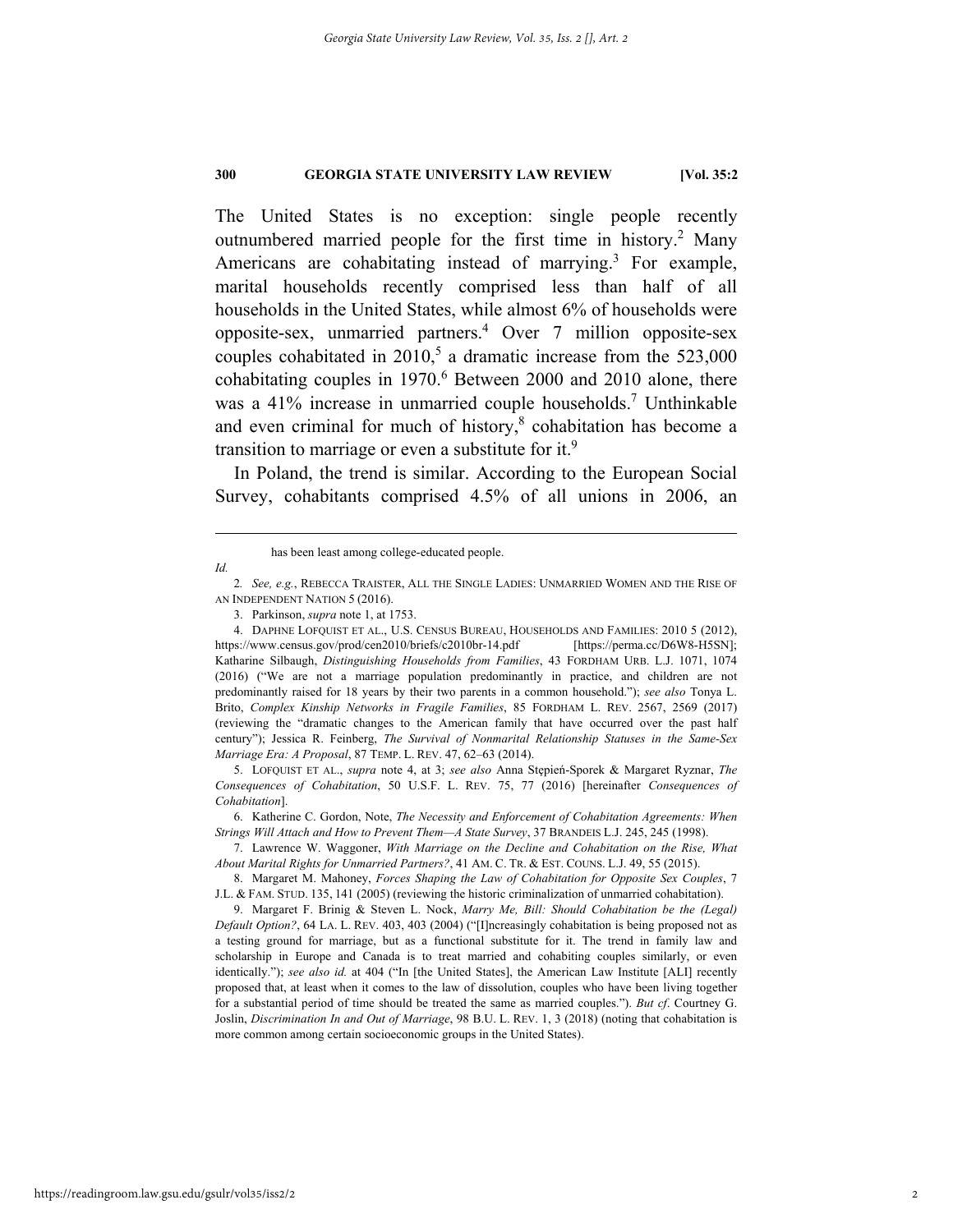increase from previous years.<sup>10</sup> As outlined by Kathleen Kiernan, the official statistics show that cohabitation is still in the first stage of diffusion:<sup>11</sup> rare and thus treated as an unusual type of relationship.<sup>12</sup> The real data, however, may differ from the official data because some people hide their cohabitation for reasons such as societal disapproval.<sup>13</sup> Indeed, the high number of children born outside of marriage suggests that cohabitation is more common.<sup>14</sup>

Couples choose to cohabitate instead of marry for various reasons, such as insufficient finances,<sup>15</sup> avoidance of the cultural and legal implications of marriage,<sup>16</sup> or simply the lack of desire to get married.<sup>17</sup> Many cohabitations are temporary because cohabitants

 12. Monika Mynarska & Anna Matysiak, *Diffusion of Cohabitation in Poland* 15 (Inst. of Statistics and Demography Warsaw Sch. of Econ., Working Paper No. 3, 2010), http://kolegia.sgh.waw.pl/pl/KAE/struktura/ISiD/publikacje/Documents/Working\_Paper/ISID\_WP\_3\_2 010.pdf [https://perma.cc/F7HN-NJZW].

13*. Id.* at 11.

 14. Joanna Stańczak et al., *Marriages and Births in Poland*, EUROSTAT, http://ec.europa.eu/eurostat/statistics-explained/index.php/Marriages\_and\_births\_in\_Poland [https://perma.cc/5S6U-N785] (last visited Sept. 20, 2018).

 15. Cynthia Grant Bowman, *Social Science and Legal Policy: The Case of Heterosexual Cohabitation*, 9 J.L. & FAM. STUD. 1, 11 (2007). The author states:

> Qualitative research reveals that marriage, although much revered in lower-income communities, is seen by many as appropriate only when a couple's economic situation is secure, a situation that may not happen quickly for some groups, if ever. Interviews with working- and lower-middle-class cohabitants suggest that they believe marriage should not occur until financial stability has been reached, including not only the resources for a large wedding but perhaps also for home ownership.

*Id.*; *see also* Spencer Rand, *The Real Marriage Penalty: How Welfare Law Discourages Marriage Despite Public Policy Statements to the Contrary—And What Can Be Done About It*, 18 U.D.C. L. REV. 93, 93 (2015) ("Couples regularly complain about marriage penalties, discovering that the tax consequences of marrying make the cost of marriage prohibitive.").

 <sup>10.</sup> Anna Matysiak, *Is Poland Really 'Immune' to the Spread of Cohabitation?* 2 (Max Planck Inst. for Demographic Research, Working Paper No. 2009-12, 2009), https://www.demogr.mpg.de/papers/working/wp-2009-012.pdf [https://perma.cc/7RG9-27ZE].

 <sup>11.</sup> Kathleen Kiernan, *Cohabitation in Western Europe: Trends, Issues and Implications*, *in* JUST LIVING TOGETHER: IMPLICATIONS OF COHABITATION ON FAMILIES, CHILDREN AND SOCIAL POLICY 3, 4 (Alan Booth & Ann C. Crouter eds., 2002); *see also* Monika Mynarska et al., *Free to Stay, Free to Leave: Insights from Poland into the Meaning of Cohabitation*, 31 DEMOGRAPHIC RESEARCH 1107, 1113 (2014).

<sup>16</sup>*. Consequences of Cohabitation*, *supra* note 5, at 75.

 <sup>17.</sup> Gordon, *supra* note 6, at 245.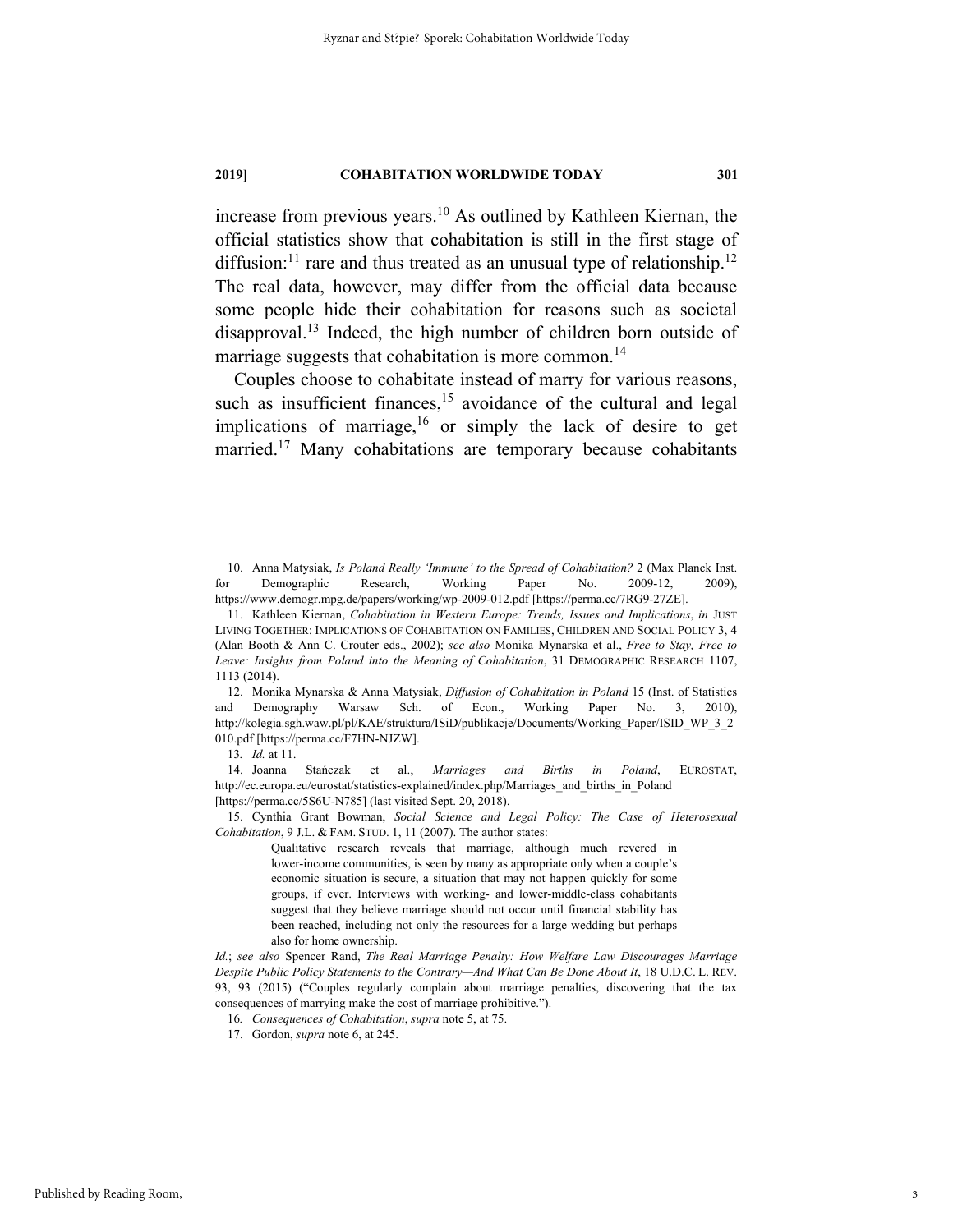often eventually separate or marry.<sup>18</sup> According to one study, only  $10\%$  of cohabitants are still cohabitating after five years.<sup>19</sup>

For some couples, cohabitation is a transitory step or a testing period before marriage. However, the increase in divorces with major financial consequences, especially in Poland, may make people hesitate before formalizing their relationships.<sup>20</sup> In other words, the negative consequences associated with divorce may be leading to a decrease in marriage. $2<sup>1</sup>$ 

The increase in cohabitation cases has prompted courts to address the legal issues related to cohabitation, $22$  most of which concern children and the division of property. Although parents are responsible for their children regardless of whether they were ever married,<sup>23</sup> property division between cohabitants is more gray.<sup>24</sup> This article analyzes the recent legal developments on the property consequences of cohabitation in both the United States and Poland, drawing on comparative lessons to suggest future developments in this area of law.

#### *Id.*

 <sup>18.</sup> Waggoner, *supra* note 7, at 64–65.

 <sup>19.</sup> Marsha Garrison, *Nonmarital Cohabitation: Social Revolution and Legal Regulation*, 42 FAM. L.Q. 309, 322 (2008). However, "approximately 60% of all U.S. cohabitants and 70% of those in a first, premarital cohabitation marry within five years." *Id.*

 <sup>20.</sup> Mynarska et al., *supra* note 11, at 1125.

 <sup>21.</sup> Steven K. Berenson, *Should Cohabitation Matter in Family Law?*, 13 J.L. & FAM. STUD. 289, 315 (2011) (noting some cohabitants avoid marriage to avoid property consequences).

 <sup>22.</sup> Deborah A. Widiss, *Intimate Liberties and Antidiscrimination Law*, 97 B.U. L. REV. 2083, 2119 (2017). For example:

As sexual mores around cohabitation and non-marital intimacy changed, increasing numbers of (mostly different-sex) unmarried couples sought to rent apartments or houses. During the 1980s and 1990s, there were numerous lawsuits brought across the country by couples who were refused tenancy by landlords who disapproved of their choice to live together without being married.

 <sup>23.</sup> Doe v. Hancock Cty. Bd. of Health, 436 N.E.2d 791, 793 (Ind. 1982) ("[U]nmarried parents have the same obligations and duties to their child as do married parents . . . ."); *see also* Leslie I. Jennings-Lax & Louise T. Truax, *Co-Parenting Agreements Between Unmarried Cohabitants*, 50 FAM. L.Q. 349, 361 (2016) (discussing parenting agreements between cohabitants). *See generally* CTRS. FOR DISEASE CONTROL AND PREVENTION, UNMARRIED CHILDBEARING, http://www.cdc.gov/nchs/fastats/unmarriedchildbearing.htm [https://perma.cc/FRT2-TF69] (last visited Feb. 20, 2017) (noting that in 2016, more than 40% of births were to single women).

<sup>24</sup>*. See* Berenson, *supra* note 21, at 295.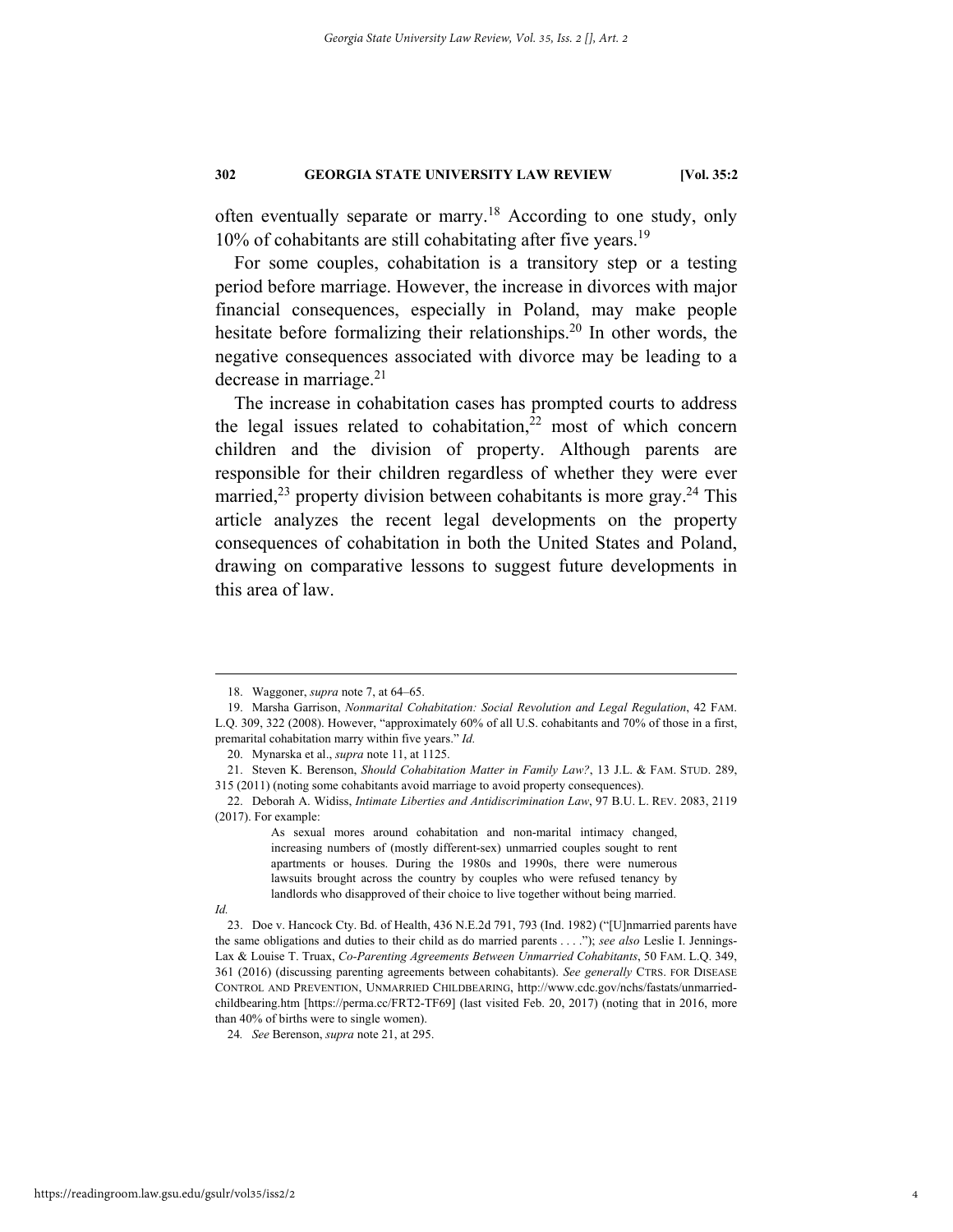## *I. Cohabitation Developments in the United States*

Recently, there have been a few legal developments on cohabitation in the United States, but they are best understood within the context of the greater framework on cohabitation, which emerged in the 1970s through the early cases establishing the two approaches to cohabitation contracts, which are the primary ways to protect cohabitants.

The majority approach is that contracts between cohabitants are enforceable regarding the terms of their separation.<sup>25</sup> Scholars have taken this as evidence of the shift from status to contract in family law.<sup>26</sup> The minority approach does not recognize such contracts.<sup>27</sup>

#### *A. Legal Framework on Cohabitation*

The law on cohabitation has a very short history in the United States. Outside of common law marriage, cohabitants had few rights until notable case law developed in the 1970s.<sup>28</sup> *Marvin v. Marvin* in California established the majority approach on cohabitation in the United States.29

In *Marvin*, Michelle and Lee lived together for seven years without getting married, and Michelle took his last name.<sup>30</sup> Michelle alleged

 <sup>25</sup>*. See infra* Part I.A.

 <sup>26.</sup> Jill Elaine Hasday, *The Canon of Family Law*, 57 STAN. L. REV. 825, 835–36 (2004). Scholars describing the current contractualization of family law . . . cite the availability of no-fault divorce, the enforceability of prenuptial agreements about property distribution, and the enforceability of agreements between nonmarital partners . . . .

 <sup>. . .</sup> But the status-to-contract story overstates the changes that have occurred in family law over time. It obscures the substantial evidence that supports a counter-narrative that could be told about family law, but is not: the story of the persistence of status rules denying individuals choice about the structure of their relationships.

*Id.* 

<sup>27</sup>*. See infra* Part I.A.

 <sup>28.</sup> Cynthia Grant Bowman, *A Feminist Proposal to Bring Back Common Law Marriage*, 75 OR. L. REV. 709, 712 (1996) (outlining common law marriage, which is recognized only in a few states today and requires capacity, agreement, cohabitation, and holding oneself out as married). Common law marriage and religious cohabitation are beyond the scope of this article.

 <sup>29.</sup> Marvin v. Marvin, 557 P.2d 106, 113 (Cal. 1976).

<sup>30</sup>*. Id.* at 110.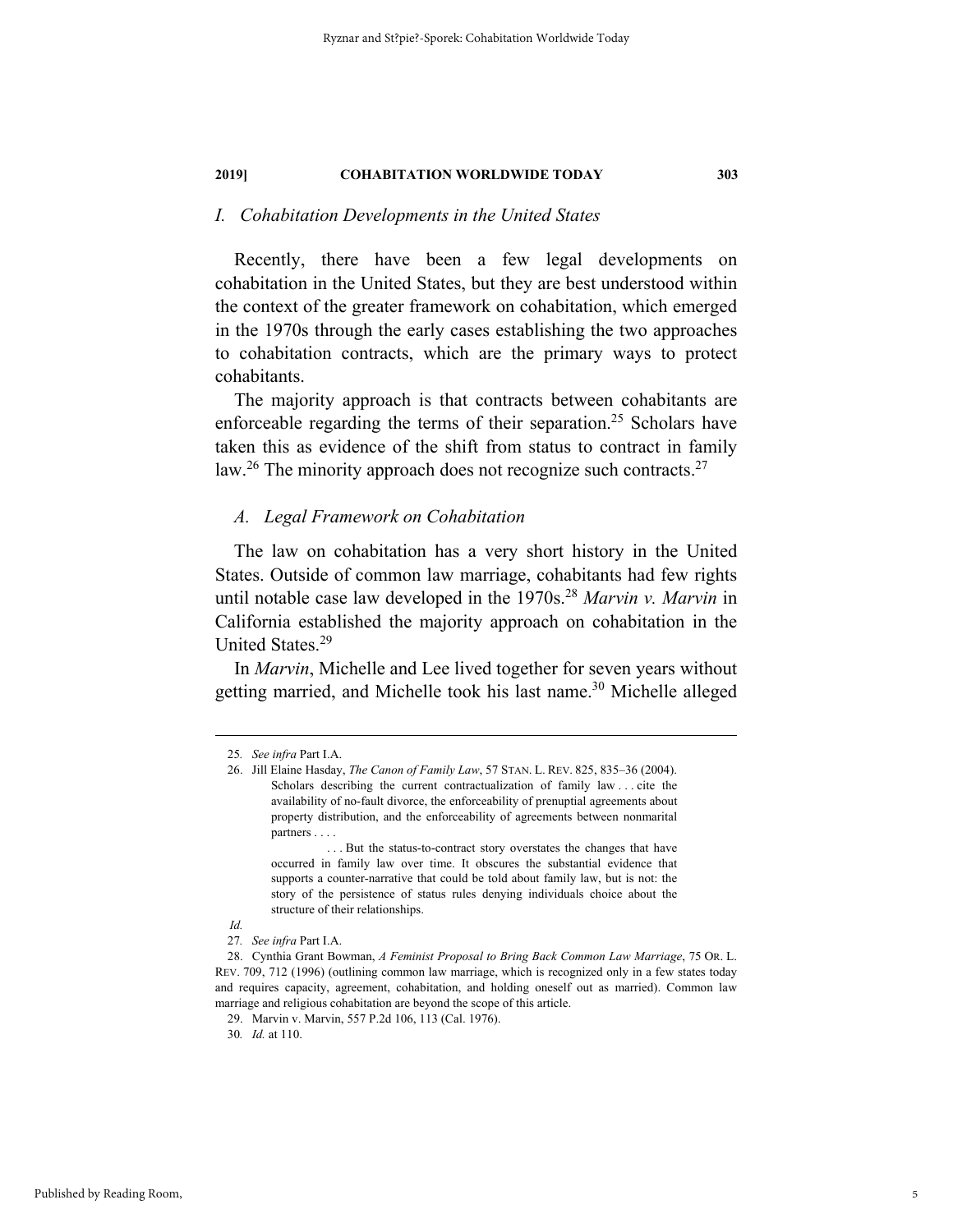that Lee had promised to support her throughout her life in exchange for her work as a companion, homemaker, housekeeper, and cook.<sup>31</sup> She argued that because of this oral agreement, she surrendered her career as an entertainer to devote herself fulltime to the household.<sup>32</sup> Michelle asserted that this oral contract should be enforced, entitling her to support payments and to half the property that the couple had acquired during the relationship—including motion picture rights worth more than \$1 million—even though the property was all in Lee's name.<sup>33</sup>

If Michelle had been a wife rather than a cohabitant, she would have enjoyed rights to the property acquired during the marriage under divorce law.<sup>34</sup> At the time Michelle brought her lawsuit, public policy aimed to discourage cohabitation by withholding remedies for cohabitants.35

The California trial court in *Marvin v. Marvin* granted a judgment on the pleadings for Lee, resulting in his receipt of all of the couple's property upon the break-up of the relationship.<sup>36</sup> The California Court of Appeals affirmed in Lee's favor.<sup>37</sup> The California Supreme Court, however, reversed in favor of Michelle, holding that a contract between unmarried partners should be enforced except to the extent that it explicitly rests on the consideration of meretricious sexual services.<sup>38</sup>

It has long been public policy in the United States to disallow payment for sexual services, but in *Marvin*, the California Supreme Court made the distinction between contracts based on domestic services and those based on sexual relations.<sup>39</sup> The court thus held

 <sup>31</sup>*. Id.*

<sup>32</sup>*. Id.*

<sup>33</sup>*. Id.*

 <sup>34.</sup> Rebecca Aviel, *Family Law and the New Access to Justice*, 86 FORDHAM L. REV. 2279, 2283 (2018).

<sup>35</sup>*. Marvin*, 557 P.2d at 112.

<sup>36</sup>*. Id.* at 110.

<sup>37</sup>*. Id.* 38*. Id.*

 <sup>39.</sup> Courtney Megan Cahill, *Reproduction Reconceived*, 101 MINN. L. REV. 617, 694 (2016).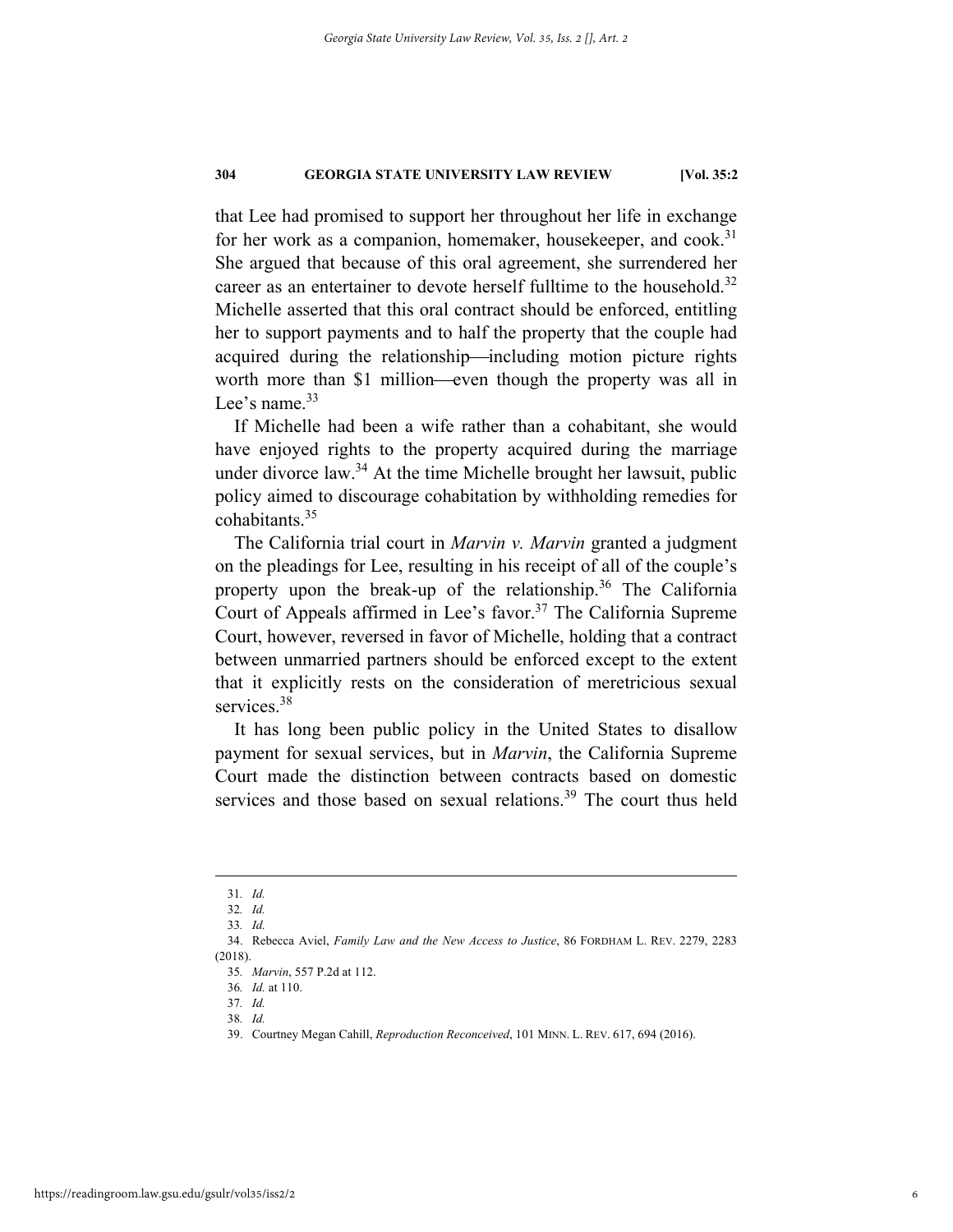that the terms of the contract as alleged by Michelle relied on lawful consideration, providing a basis for declaratory relief in her favor.<sup>40</sup>

Several earlier decisions from the California courts made a similar distinction.41 *Marvin* followed these decisions, citing the principle that cohabitants should be able to contract with one another regarding property.42

*Marvin* is a watershed case because the California Supreme Court concluded that if cohabitants lacked an express contract, the court should inquire into the conduct of the parties to determine whether it demonstrated an implied contract, agreement of partnership or joint venture, or some other tacit understanding between the parties.<sup>43</sup> To resolve these types of cases, the *Marvin* court allowed the use of the doctrine of quantum meruit, as well as constructive and resulting trusts.44 Given the public policy against cohabitation at the time, the *Marvin* decision was important.<sup>45</sup>

To reach its decision, the California Supreme Court in *Marvin* rejected several reasons previously used to deny relief to cohabitants. First, the court refused to deny relief as punishment for a nonmarital relationship because it necessarily rewards the other party.<sup>46</sup> Second, the court noted that reasonable expectations and equitable considerations can exist outside of marriage. $47$  Third, the court rejected the idea that services provided with no express contract would be a gift.<sup>48</sup> Finally, the court rejected the notion that an equitable distribution of property between nonmarital partners would discourage marriage.49 The court noted that, if anything, the inequitable distribution that would occur if no implied contract was

46*. Marvin*, 557 P.2d at 121.

 <sup>40</sup>*. Marvin*, 557 P.2d at 116.

<sup>41</sup>*. Id.* at 112.

<sup>42</sup>*. Id.* at 116.

<sup>43</sup>*. Id.* at 122.

<sup>44</sup>*. Id.*

 <sup>45.</sup> Deborah Zalesne, *The Contractual Family: The Role of the Market in Shaping Family Formations and Rights*, 36 CARDOZO L. REV. 1027, 1038–39 n.36 (2015).

<sup>47</sup>*. Id.*

<sup>48</sup>*. Id.*

<sup>49</sup>*. Id.* at 122.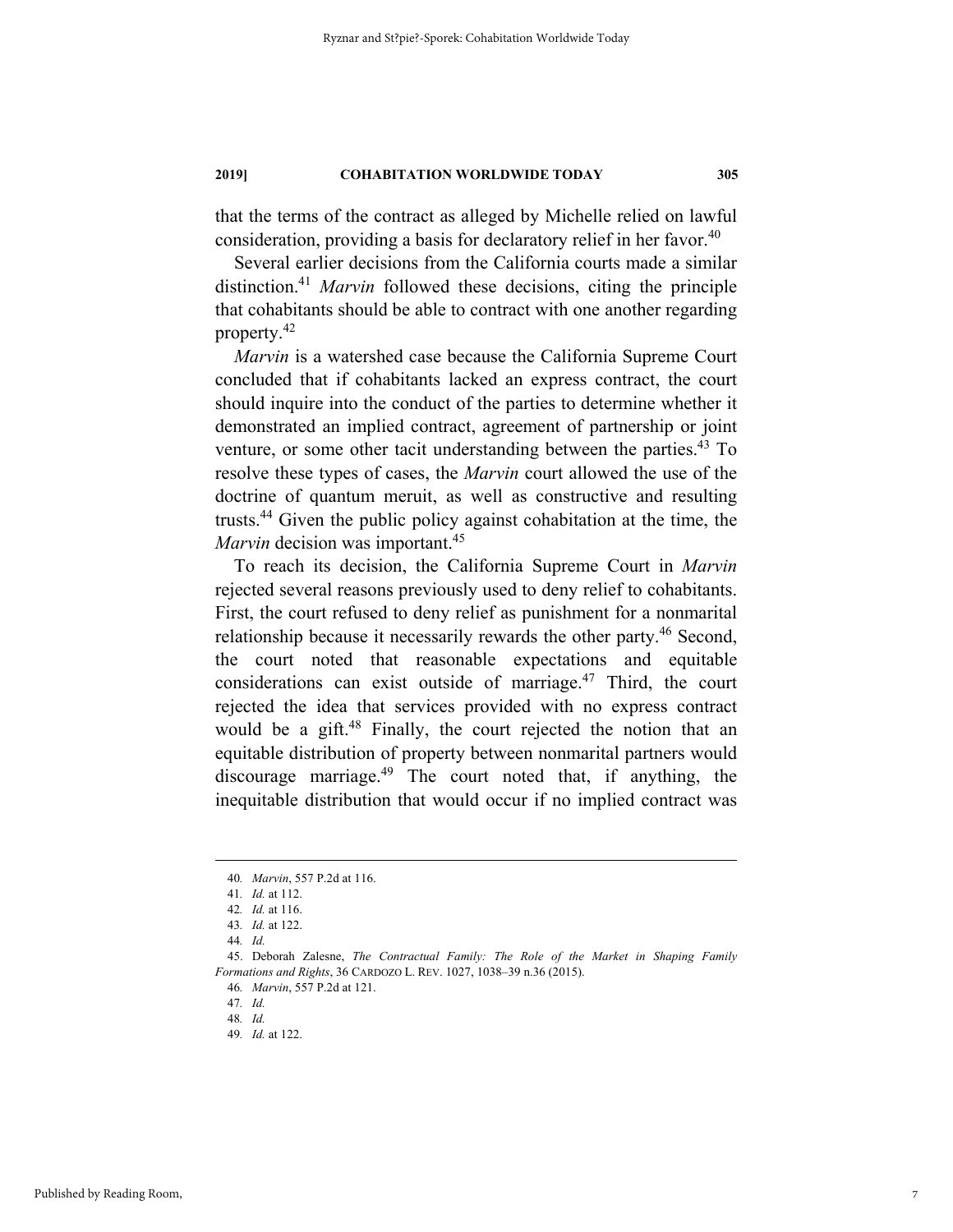recognized would discourage marriage since it would be much to the advantage of the property holder to remain unmarried.<sup>50</sup>

Family law generally falls within the domain of the states, $51$  and after the *Marvin* decision, most states followed California's lead, illustrating a shift in cultural attitudes and public policy.<sup>52</sup> A minority of states decided not to follow *Marvin* for public policy reasons, with *Hewitt v. Hewitt* notably articulating this view.<sup>53</sup>

The *Hewitt* case from Illinois established the minority approach that does not enforce cohabitation contracts. In *Hewitt*, Victoria and Robert Hewitt cohabitated as students in college.<sup>54</sup> After moving to Illinois, Robert worked in the medical field while Victoria cared for their children full-time.<sup>55</sup> Victoria also assisted Robert in building his medical practice, using her skills and her parents' financial assistance.<sup>56</sup> After 15 years of cohabitation, the couple separated and Victoria filed for divorce.<sup>57</sup> The court dismissed the divorce action and held that Victoria was not entitled to any remedies,  $58$  reasoning that giving her rights would devalue the institution of marriage<sup>59</sup> and would essentially revive common law marriage, a doctrine that Illinois abolished in  $1905.^{60}$ 

Ultimately, Victoria could not recover her contributions to the relationship despite its similarity to marriage.<sup>61</sup> Given the *Hewitt* court's reasoning, a cohabitant could benefit from the other's contributions and leave the relationship with the accumulated wealth.

 <sup>50</sup>*. Id.*

 <sup>51.</sup> Kristin A. Collins, *Federalism's Fallacy: The Early Tradition of Federal Family Law and the Invention of States' Rights*, 26 CARDOZO L. REV. 1761, 1764 (2005) (noting that family law is currently in the domain of the states, but historically, the federal government was not limited in this way).

 <sup>52.</sup> Ann Laquer Estin & J. Thomas Oldham, *Introduction*, 50 FAM. L.Q. 213, 213 (2016) ("[M]ost U.S. states do not treat unmarried cohabitation as a status, and *Marvin v. Marvin* remains the majority view regarding how courts should adjudicate the rights of unmarried partners when a relationship ends.").

 <sup>53.</sup> Hewitt v. Hewitt, 394 N.E.2d 1204, 1211 (Ill. 1979).

<sup>54</sup>*. Id.* at 1205.

<sup>55</sup>*. Id.*

<sup>56</sup>*. Id.*

<sup>57</sup>*. Id.*

<sup>58</sup>*. Id*. at 1205.

 <sup>59.</sup> Heweitt, 394 N.E.2d at 1211.

<sup>60</sup>*. Id.*

<sup>61</sup>*. Id.*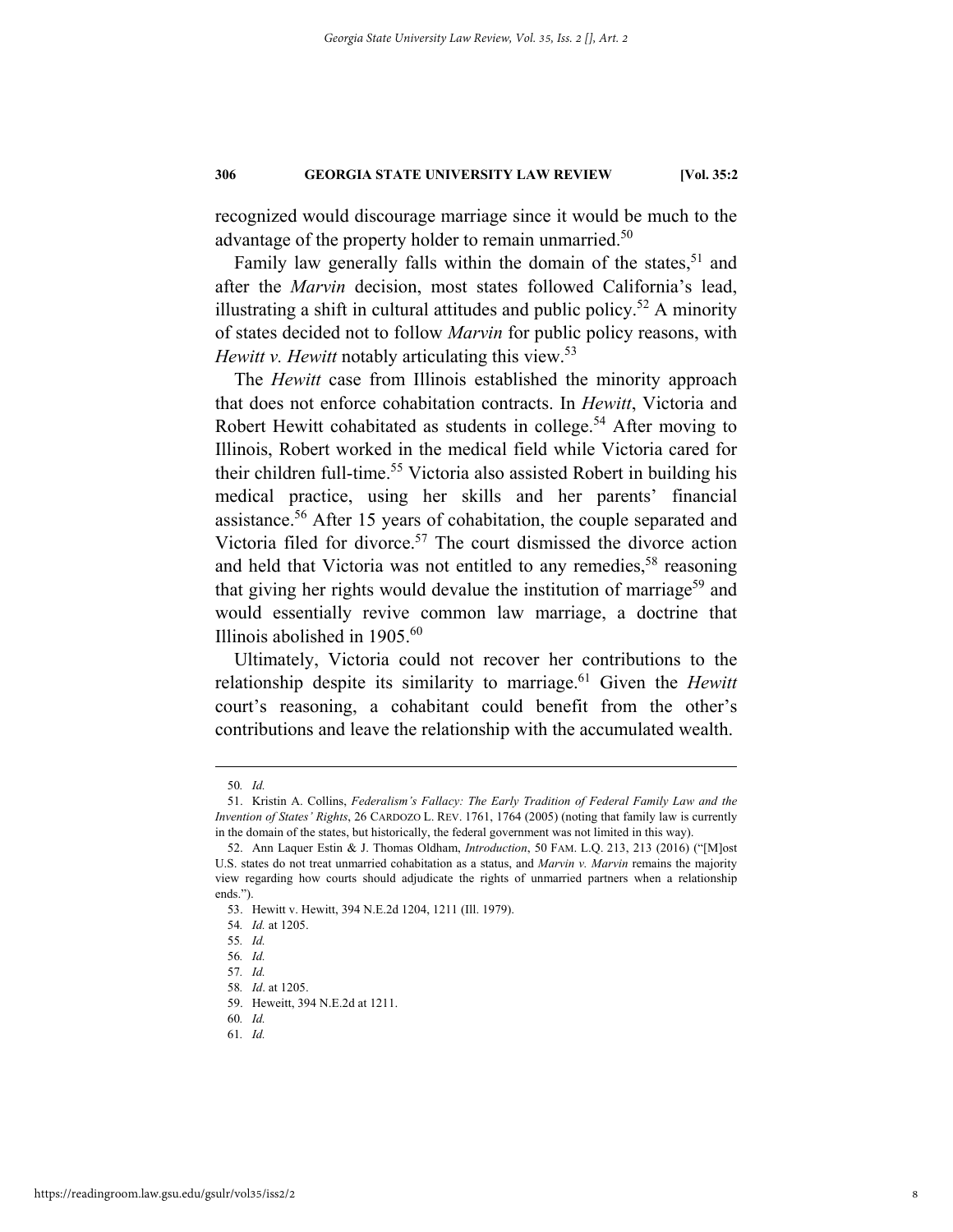The *Hewitt* decision remains good law in Illinois.<sup>62</sup> Illinois has denied legal protections to cohabitants in other contexts as well, including claims for loss of consortium. $63$  In sum, the traditional rule regarding cohabitation, which now represents the minority approach led by Illinois, is that cohabitants do not have any rights between themselves.<sup>64</sup>

In states like Illinois, where cohabitants remain largely unprotected, people have reason to hesitate before making significant investments in a nonmarital relationship. Without adequate remedies, cohabitants could face financial hardship at the end of the relationship.65 For these reasons, *Hewitt* has been debated and the majority approach has instead recognized contractual rights for cohabitants.<sup>66</sup>

In 2001, the American Law Institute (ALI) proposed a set of rules to standardize the states' approaches to cohabitation in the *Principles of the Law of Family Dissolution: Analysis and Recommendations*. 67 The ALI drafters proposed that cohabitants, regardless of their gender, be treated as partners under certain circumstances.<sup>68</sup> The ALI defined "domestic partnership" as a new legal family status and addressed its dissolution.<sup>69</sup>

 <sup>62</sup>*. See, e.g.*, Ayala v. Fox, 564 N.E.2d 920, 922 (Ill. App. Ct. 1990).

 <sup>63.</sup> Medley v. Strong, 558 N.E.2d 244, 248 (Ill. App. Ct. 1990).

 <sup>64.</sup> Cynthia Grant Bowman, *Legal Treatment of Cohabitation in the United States*, 26 LAW & POL'Y 119, 126, 142 (2004). Indeed, society generally strongly disapproved of sexual relationships outside of marriage. *See, e.g.*, *Hewitt*, 394 N.E.2d at 1210 (rejecting the contract claims between unmarried cohabitants due to a public policy disfavoring "private contractual alternatives to marriage"); Schwegmann v. Schwegmann, 441 So. 2d 316, 324 (La. Ct. App. 1983) (noting Louisiana's interest in discouraging "relationships which serve to erode the cornerstone of society, i.e., the family").

 <sup>65.</sup> Margaret Ryznar, *All's Fair in Love and War: But What About in Divorce? The Fairness of Property Division in American and English Big Money Divorce Cases*, 86 N.D. L. REV. 115, 130–31 (2010). Furthermore, cohabitation may discourage marriage because a divorce likely would mean a loss of property by the higher income spouse. *See, e.g.*, *id.*

<sup>66</sup>*. See, e.g.*, J. Thomas Oldham, *Lessons from* Jerry Hall v. Mick Jagger *Regarding U.S. Regulation of Heterosexual Cohabitants or, Can't Get No Satisfaction*, 76 NOTRE DAME L. REV. 1409, 1433 (2001) ("I have proposed that the current United States approach should be changed, at least for those cohabitation relationships of some duration where a partner has suffered career damage due to the relationship, either by being a primary caretaker for a common child or for some other reason.").

<sup>67</sup>*. See generally* AM. L. INST., Principles of the Law of Family Dissolution § 6.03 (2002); *see also*  Lynn D. Wardle, *Deconstructing Family: A Critique of the American Law Institute's "Domestic Partners" Proposal*, 2001 BYU L. REV. 1189, 1192 (2001).

 <sup>68.</sup> Oldham, *supra* note 66, at 1420.

 <sup>69.</sup> Wardle, *supra* note 67, at 1195.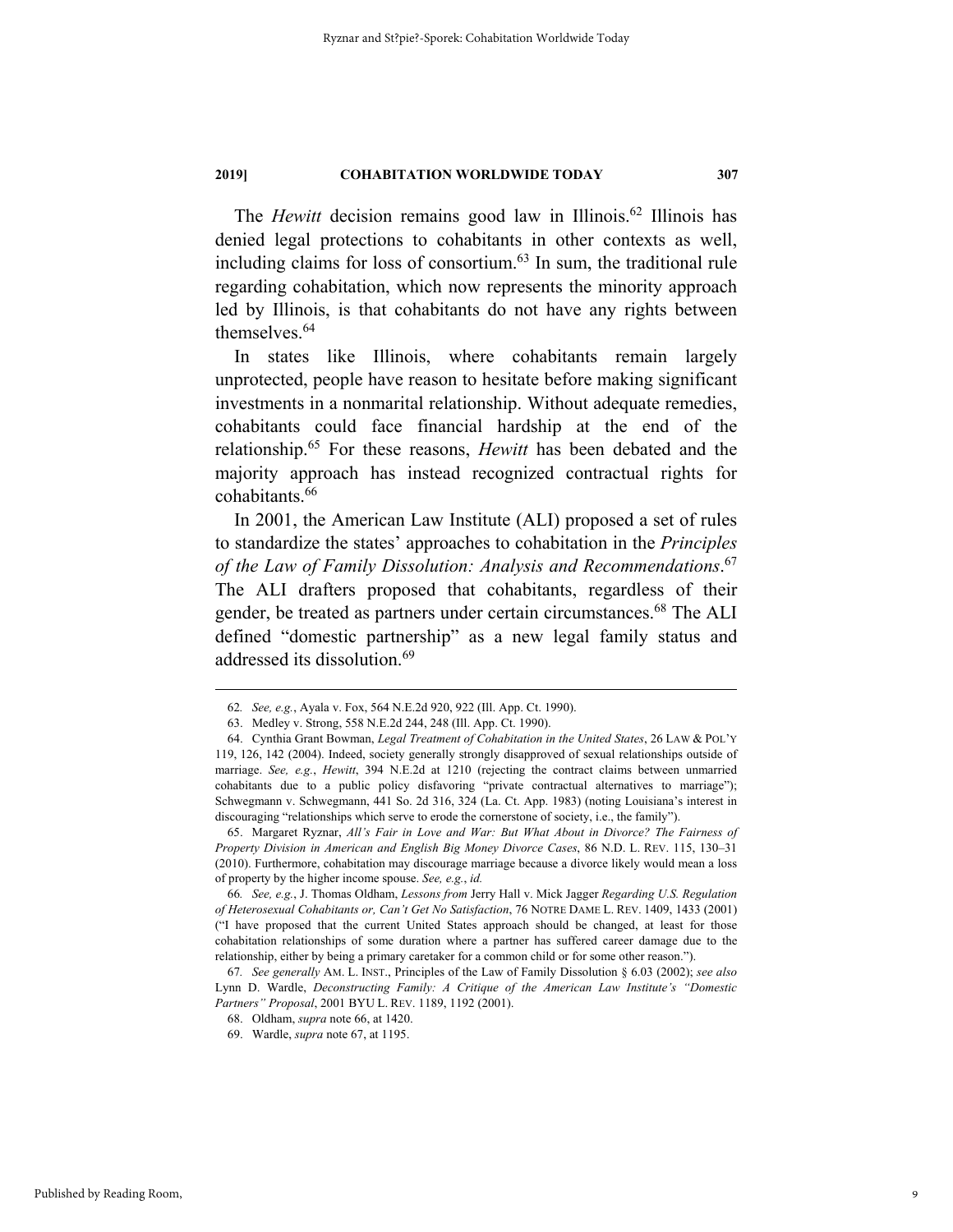The ALI proposal moved away from *Marvin*'s implied and explicit contract approach, instead establishing a series of factors to determine whether two cohabitants were domestic partners.<sup>70</sup> If so, remedies would apply to their separation.<sup>71</sup> When cohabitants wanted to opt out of the commitment, they would do so by written agreement.<sup>72</sup> However, the ALI was not persuasive with the states, which retain the *Marvin*/*Hewitt* dichotomy and focus on contractual rights for cohabitants as the main remedy.<sup>73</sup>

## *B. Recent Developments on Cohabitation*

While much of the cohabitation legal framework dates back to the 1970s, there have been several cases in recent years addressing cohabitants' rights in the United States. First, the Illinois Supreme Court declined an opportunity to overturn *Hewitt* and start enforcing property rights between cohabitants.<sup>74</sup> A second development was a New Jersey legislative change that became effective in 2010, requiring cohabitation agreements to be in writing and prompting several cases.75 Third, a court in Hawaii had a case of first impression on whether premarital contributions are considered in dividing a marital estate.<sup>76</sup> Finally, Vermont expressed the need to formulate more flexible remedies in acknowledgement of the rise of cohabitation.77 These are some of the recent major developments on cohabitation, with most of the remaining states maintaining the status quo or offering clarification on previous holdings.<sup>78</sup>

 <sup>70.</sup> AM. L. INST., *supra* note 67, § 6.03.

<sup>71</sup>*. Id.* 

 <sup>72.</sup> Shahar Lifshitz, *Married Against Their Will? Toward a Pluralist Regulation of Spousal Relationships*, 66 WASH. & LEE L. REV. 1565, 1583 (2009).

 <sup>73.</sup> Oldham, *supra* note 66, at 1423, 1425.

 <sup>74.</sup> Blumenthal v. Brewer, 69 N.E.3d 834, 860 (Ill. 2016); *see also infra* Part I.B.

 <sup>75.</sup> Susan K. Livio, *Palimony Claims Only Enforceable with Written Agreement Under New Law Signed by Gov. Corzine*, NJ.COM (Jan. 19, 2010), https://www.nj.com/news/index.ssf/2010/01/gov\_corzine\_signs\_bill\_that\_ch.html

<sup>[</sup>https://perma.cc/Q9PN-DQR8].

<sup>76.</sup> Collins v. Wassell, 323 P.3d 1216, 1225 (Haw. 2014).

<sup>77.</sup> Wynkoop v. Stratthaus, 136 A.3d 1180, 1194 (Vt. 2016).

 <sup>78.</sup> Bowman, *supra* note 64, at 126.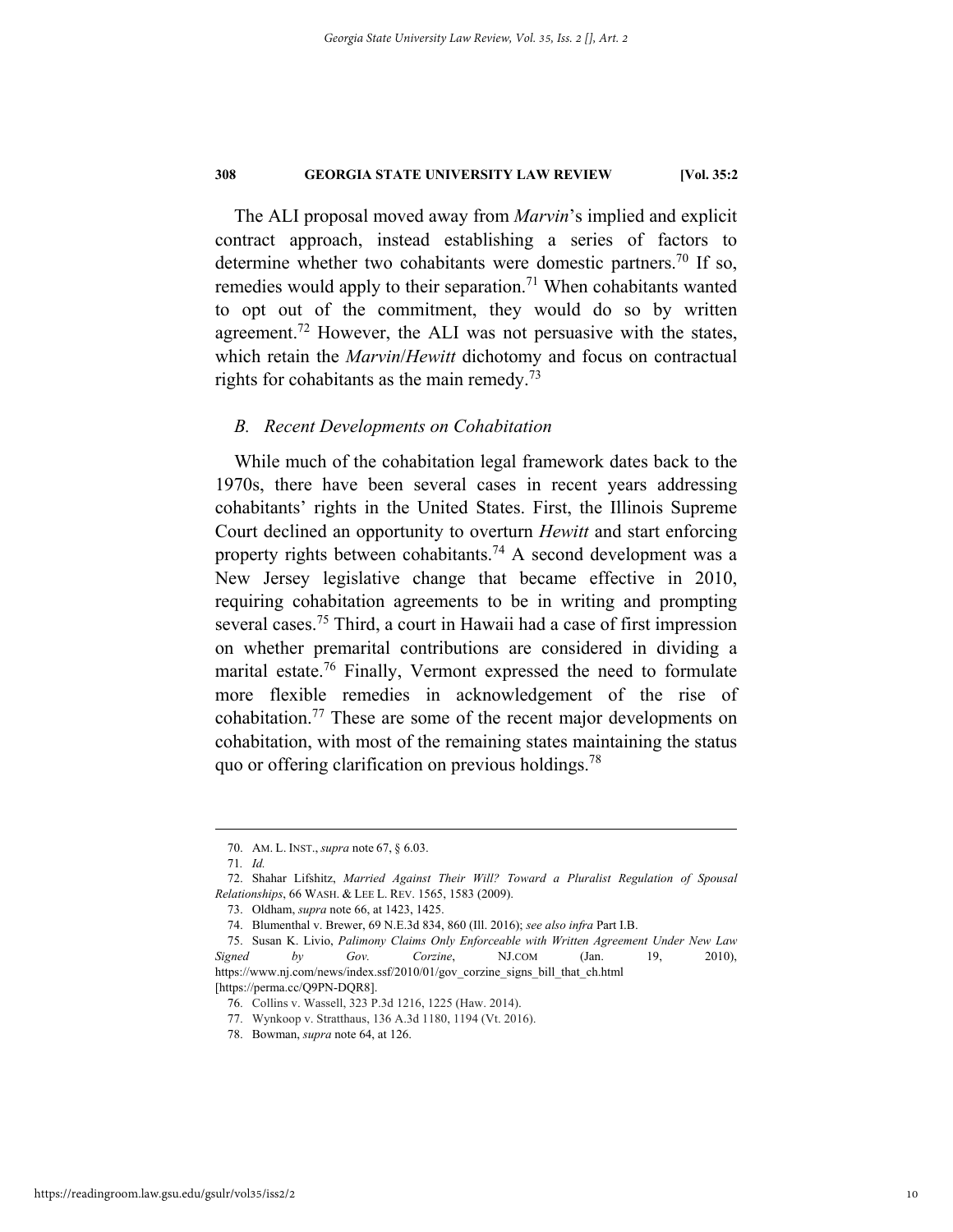Most notably in the last few years, a challenge to *Hewitt* arose in Illinois in 2015. In *Blumenthal v. Brewer*, the Illinois Court of Appeals held that a woman could bring claims against her former partner for property they owned together.<sup>79</sup> The Illinois Supreme Court did not uphold this decision.<sup>80</sup>

In *Brewer*, Jane Blumenthal and Eileen Brewer became same-sex domestic partners in the early 1980s.<sup>81</sup> Despite the absence of samesex marriage in Illinois, the couple exchanged rings and presented themselves as a committed lifelong couple.82

For almost three decades, Blumenthal and Brewer built a life together, combined their finances, and raised three children.<sup>83</sup> While Blumenthal focused on providing financial support for the family, Brewer spent a substantial amount of time caring for their children and home.<sup>84</sup> After the relationship ended, Blumenthal sought partition of the property she owned with Brewer during their relationship.85 Brewer counterclaimed for various common law remedies, including sole title to the home and an interest in Blumenthal's ownership share in a medical group.<sup>86</sup> The counterclaim aimed for the couple's overall assets to be equalized at the end of the cohabitation. $87$  The Illinois Court of Appeals held that the state's "public policy of prohibiting unmarried domestic partners from bringing common-law claims against one another no longer exists" and that Brewer may continue with her claims regarding the property they acquired during the relationship.<sup>88</sup>

The Illinois Supreme Court heard the appeal, but declined to overrule *Hewitt*. The court determined that cohabitants cannot bring

 <sup>79.</sup> Blumenthal v. Brewer, 24 N.E.3d 168, 183 (Ill. App. Ct. 2014).

 <sup>80.</sup> Blumenthal v. Brewer, 69 N.E.3d 834, 860 (Ill. 2016).

<sup>81</sup>*. Id.* at 840.

<sup>82</sup>*. Id.* at 852.

<sup>83</sup>*. Id.*

<sup>84</sup>*. Id.*

<sup>85</sup>*. Id.* at 839.

<sup>86</sup>*. Blumenthal*, 69 N.E.3d at 839.

<sup>87</sup>*. Id.*

<sup>88</sup>*. Id.* at 840*.*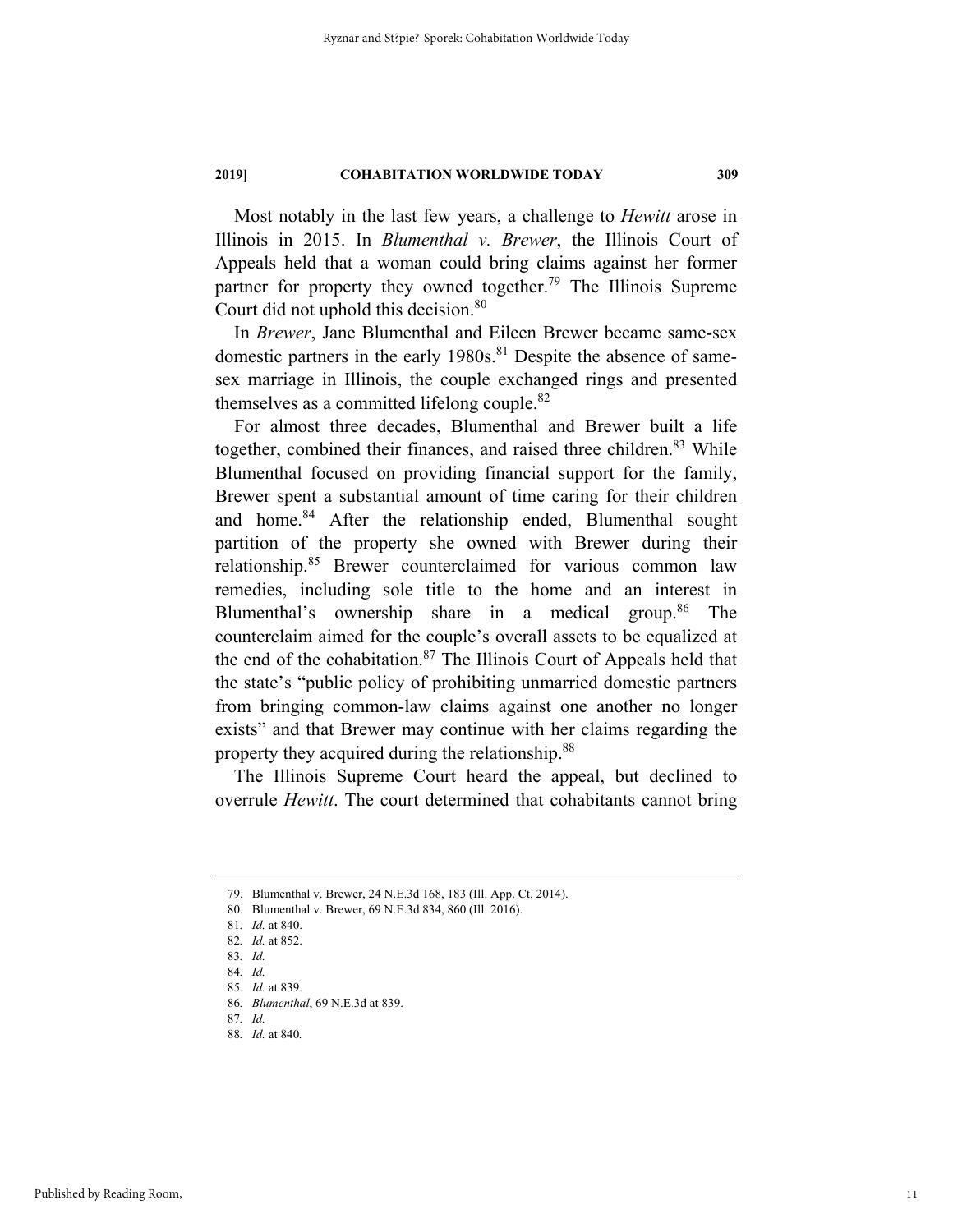property claims,<sup>89</sup> noting that any changes to this approach should come from the state legislature.<sup>90</sup>

In sum, the Illinois Supreme Court refused to overrule *Hewitt*  when provided the opportunity in recent years, denying cohabitants contract and property rights*.* This decision illustrates the continued lack of legal developments on cohabitation in the United States despite demographic shifts toward cohabitation.<sup>91</sup> However, *Obergefell v. Hodges* may have mooted a major reason for cohabitant protection, which was to protect same-sex couples unable to marry.<sup>92</sup> Nonetheless, other reasons remain for cohabitation contracts, such as protecting the vulnerable cohabitant.

Meanwhile, a legislative change prompted new case law in New Jersey. In January 2010, the New Jersey legislature amended the palimony statute governing support claims between separated cohabitants to require written agreements.<sup>93</sup> Following this change, separated cohabitants brought two noteworthy cases. In the first case in 2014, the court determined that New Jersey Statutes § 25:1-5 did not apply retroactively to oral palimony agreements made prior to January  $2010^{94}$  Additionally, the court stated that this statutory change superseded the holdings in *In re Estate of Roccamonte* and *Kozlowski v. Kozlowski*, both of which upheld oral cohabitant agreements.95 Subsequently, in the unpublished federal case of *Sook Hee Lee v. Kim*, the appellant made a § 1983 claim challenging the validity of the New Jersey statute.<sup>96</sup> However, this challenge failed and was dismissed due to the appellant's failure to state a claim for violation of her First Amendment privacy rights, her Fourteenth Amendment equal protection rights, or her Fourteenth Amendment privacy rights relating to familial matters.<sup>97</sup>

 <sup>89</sup>*. Id.* at <sup>859</sup>*.*

<sup>90</sup>*. Id.* at 858.

 <sup>91.</sup> *See id.* at 853.

 <sup>92.</sup> Obergefell v. Hodges, 135 S. Ct. 2584, 2642 (2015).

 <sup>93.</sup> N.J. STAT. ANN. § 25:1-5 (2010).

 <sup>94.</sup> Maeker v. Ross, 99 A.3d 795, 805 (N.J. 2014).

 <sup>95.</sup> *Id.*; *see also In re* Estate of Roccamonte, 808 A.2d 838, 843 (N.J. 2002); Kozlowski v. Kozlowski, 403 A.2d 902, 906 (N.J. 1979).

 <sup>96.</sup> Lee v. Kim, 654 F. App'x 64, 66 (3d Cir. 2016).

 <sup>97.</sup> *Id.* at 69.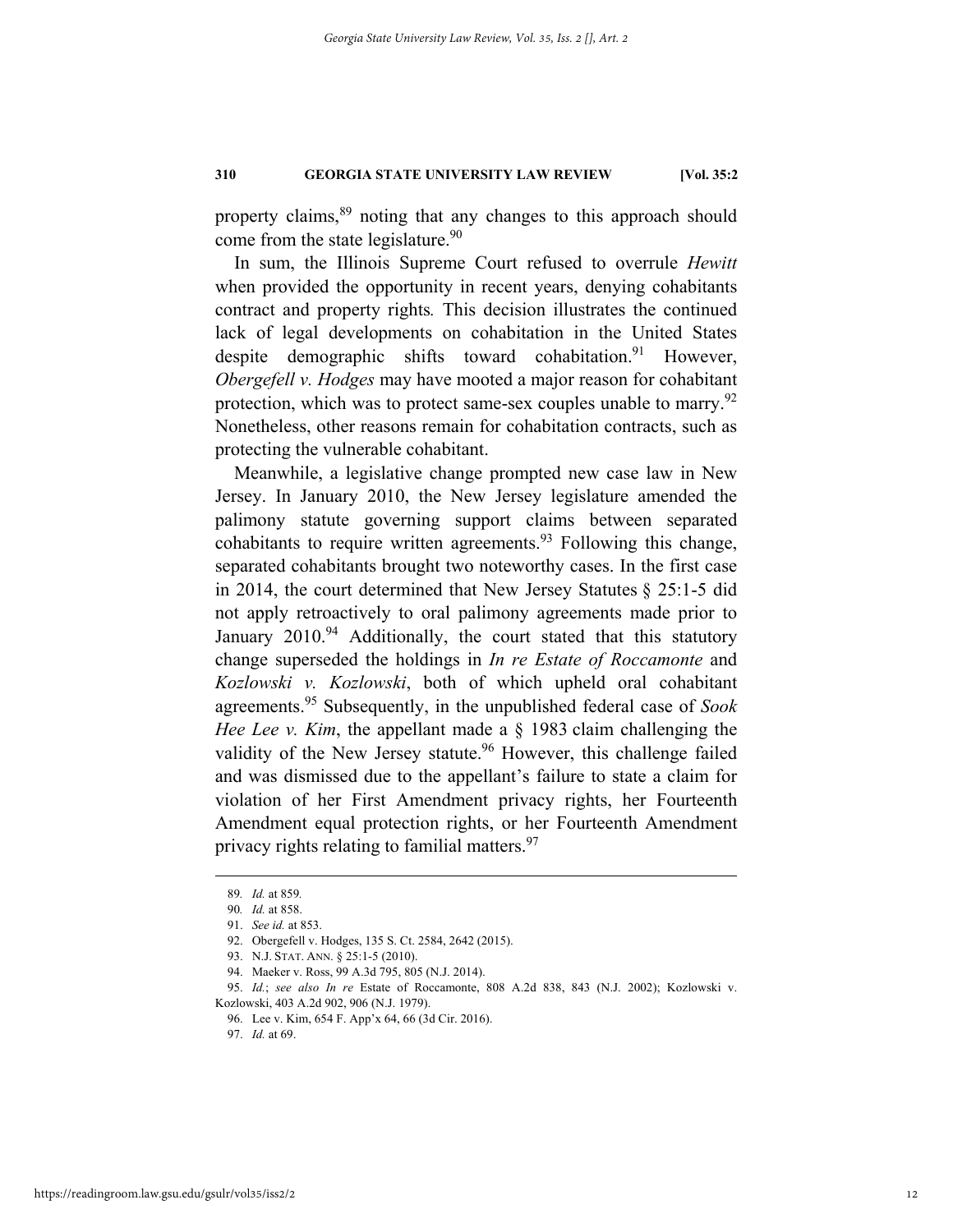Many other cases on cohabitation in recent years focused on the contractual nature of cohabitation.<sup>98</sup> Indeed, some courts distinguish property divisions based on cohabitation and those based on principles regarding shared property.99 This may be a solution for some cohabitants in states that are reluctant to enforce contracts based on companionship.<sup>100</sup>

For example, in 2016, the New Hampshire Supreme Court stated that the division of property between cohabitants was not a divorcelike remedy, but rather a division of property based on equitable determination of petitioner's rights in two parcels of real property.<sup>101</sup>

In another case, the Vermont Supreme Court focused on the fact that the two parties were colessees even though they were also unmarried cohabitants.<sup>102</sup> In this case, the court crafted a somewhat flexible remedy for the plaintiff cohabitant in the context of the parties' alleged agreement for the plaintiff to quit her job and serve as the general contractor for the construction of the couple's property while the defendant supported them both through his income.<sup>103</sup> The court stated that there is a need for flexible remedies in equity to meet modern and more complex circumstances.<sup>104</sup>

Similarly, contract consideration was at the essence of *Dooner v. Yuen*, which involved the Minnesota palimony statute and the division of real property.<sup>105</sup> This case addressed a woman's

 <sup>98.</sup> *See* June Carbone & Naomi Cahn, *Nonmarriage*, 76 MD. L. REV. 55, 121 (2016) ("Nonmarriage, as a new legal status, could be conceptualized as the ability to craft custom arrangements, even if they are seemingly unequal. That is, marriage is a fixed institution premised on equality with a set of clear rules, while nonmarriage implies the freedom to contract on a continuum of terms. Because the law does not impose those terms, greater autonomy is possible, but formal equality between parents is not mandated and may not be appropriate. The law can only routinize these relationships if it acknowledges the reasons parents choose non-marriage over marriage, and incorporates these differences into both financial and custody decisionmaking.").

 <sup>99.</sup> *See infra* notes 101–10.

 <sup>100.</sup> *See infra* notes 111–14.

 <sup>101.</sup> Brooks v. Allen, 137 A.3d 404, 410 (N.H. 2016). The court previously held that until the legislature directs differently, the court would not recognize an implied contract based on homemaking services. Tapley v. Tapley, 449 A.2d 1218, 1219 (N.H. 1982).

 <sup>102.</sup> Wynkoop v. Stratthaus, 136 A.3d 1180, 1187 (Vt. 2016).

<sup>103.</sup> *Id.* at 1190.

 <sup>104.</sup> *Id.* at 1188.

 <sup>105</sup> Dooner v. Yuen, Civ. No. 16–1939 (RHK/SER), 2016 WL 6080814, at \*2 (D. Minn. Oct. 17, 2016). The statute at issue was MINN. STAT. § 513.075 (2017).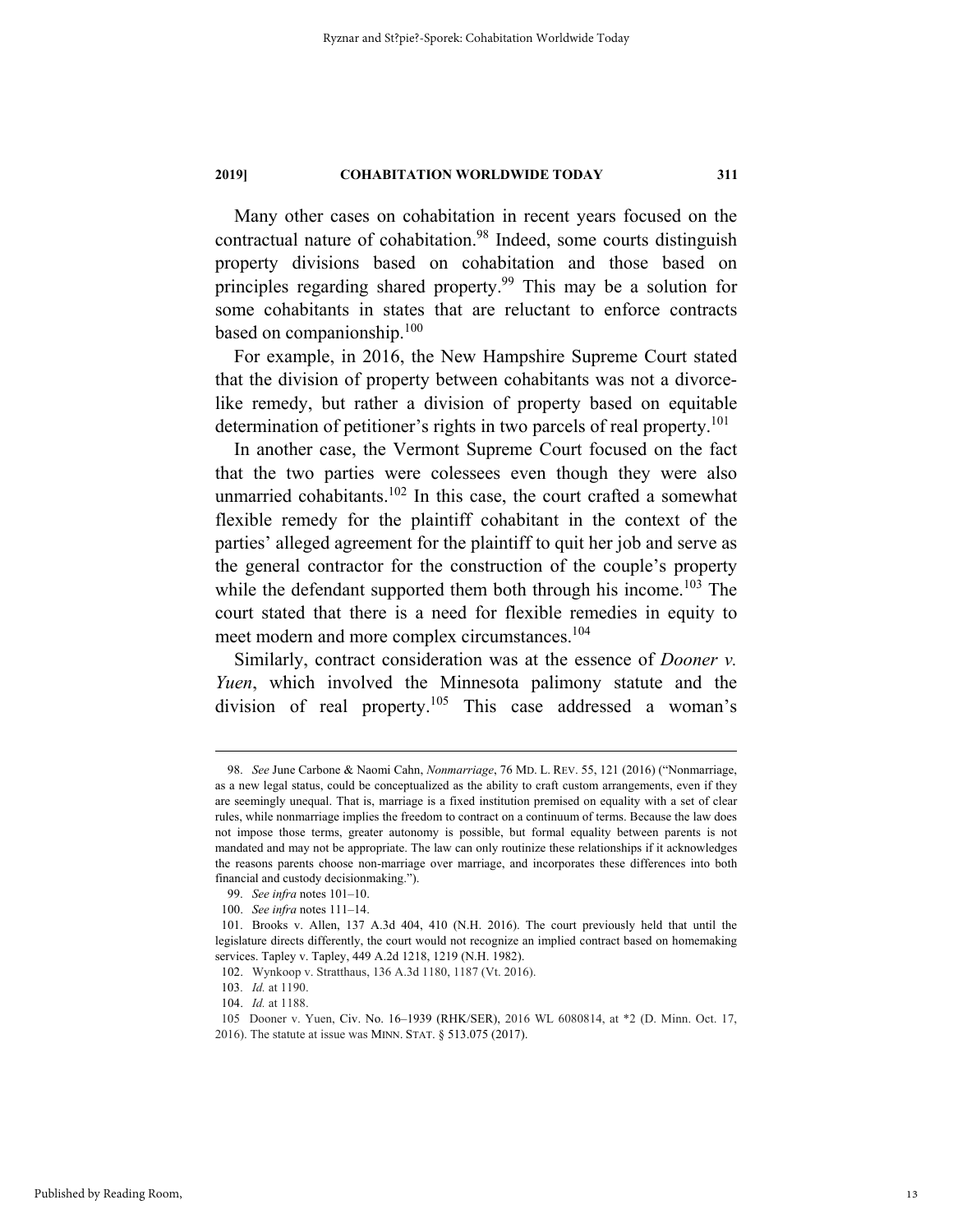counterclaim to half the proceeds from the sale of her cohabitant's real property.<sup>106</sup> She relied on a signed, handwritten document describing the cohabitants' mutual financial plans and agreements.<sup>107</sup> However, the court found no consideration for the contract.<sup>108</sup> Her additional claims for relief under promissory estoppel and unjust enrichment also failed.<sup>109</sup> Unlike in other cases, the fact that the item in dispute was real property did not help her. $110$ 

Conversely, Nevada has allowed both express and implied contracts based on companionship and other factors, thus eliminating the need to base the division upon the separate laws of real property.111 In the recent unpublished case of *Bumb v. Young*, the Nevada Supreme Court confirmed its position that property may be divided based on express or implied agreement of support in exchange for companionship, partnership, and business and personal assistance under the state's community property by analogy doctrine.<sup>112</sup>

Alaska also allows for division based on express or implied intent. The recent case of *Boulds v. Nielsen* provides guidance for lower courts when determining express or implied intent regarding property division.<sup>113</sup> In this case, the court allowed the division of a pension between two cohabitants upon dissolution of their relationship based on their intent.<sup>114</sup>

Another set of circumstances relating to cohabitation arises when the cohabitants marry and then divorce. Courts must then determine how they should divide property acquired prior to the marriage upon divorce. Two recent cases from Hawaii clarify the term "premarital

 <sup>106.</sup> *Id.* at \*1.

<sup>107</sup>*. Id.* 

 <sup>108.</sup> *Id.* at \*2.

<sup>109.</sup> *Id.* at \*3.

<sup>110.</sup> *Dooner*, 2016 WL 6080814 at \*2–3.

 <sup>111.</sup> Bumb v. Young, No. 63825, 2015 WL 4642594, at \*1 (Nev. Aug. 4, 2015).

<sup>112</sup>*. Id.*

 <sup>113.</sup> Boulds v. Nielsen, 323 P.3d 58, 113 (Alaska 2014).

<sup>114</sup>*. Id. See also* Tomal v. Anderson, Supreme Court Nos. S-16720/16760, 2018 WL 4170879, at \*4 n.15 (Alaska Aug. 31, 2018) (clarifying that when considering property after the end of a domestic partnership, "the correct rule is that what the parties intended is a question of fact, and the legal significance of that intent is a question of law").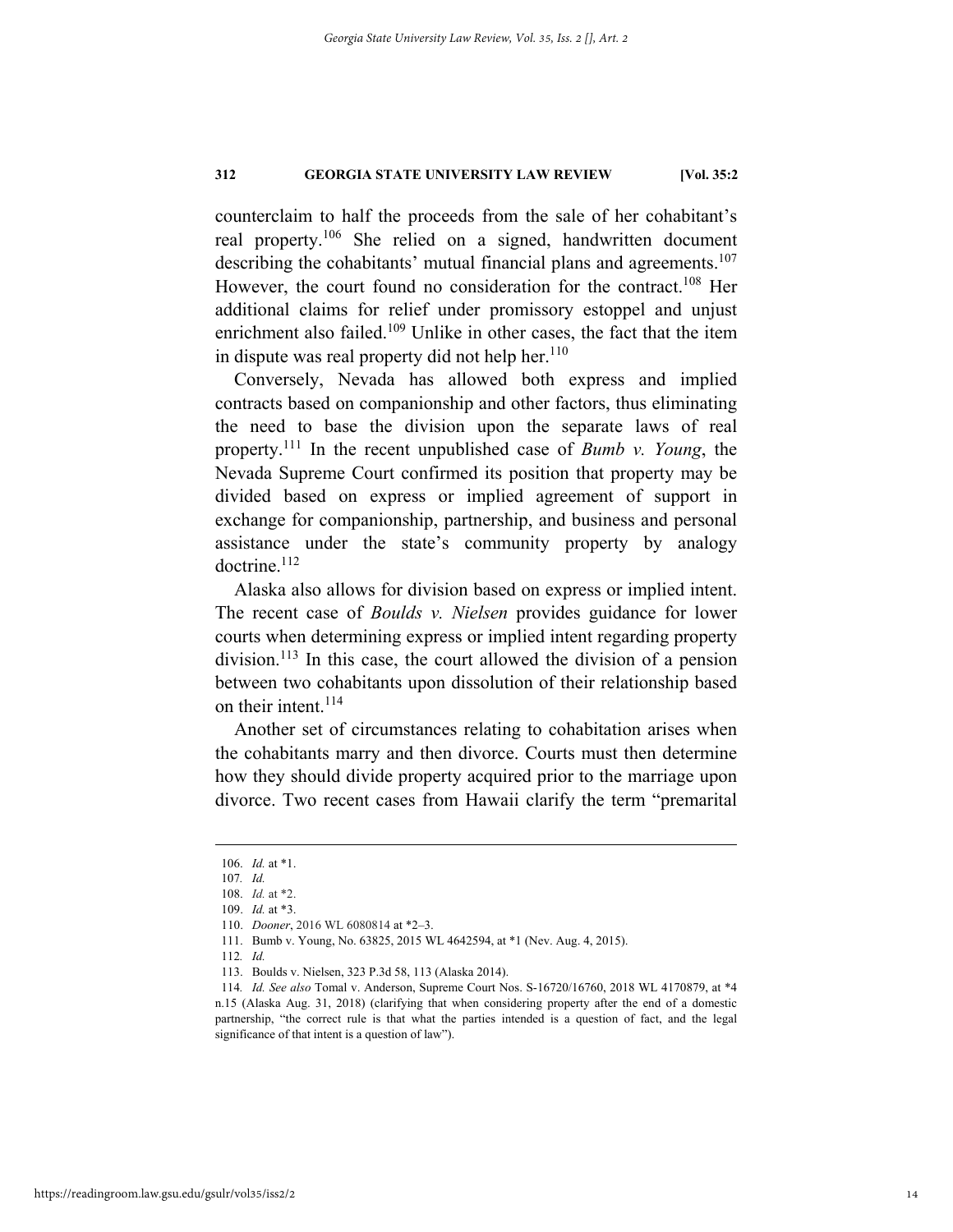economic partnership."115 First, in *Collins v. Wassell*, as a matter of first impression, the court held that premarital contributions are to be considered when dividing the marital estate.<sup>116</sup> Further clarification came from *Hamilton v. Hamilton*, where the court discussed the factors to be considered in determining whether the parties intended to form a premarital economic partnership.<sup>117</sup> These considerations include joint acts of a financial nature, duration of cohabitation, whether and the extent to which finances are commingled, and economic and noneconomic contributions to the household for the couple's mutual benefit.<sup>118</sup>

New Jersey also recently heard a case regarding cohabitants who later married and divorced. In *Thieme v. Aucoin-Thieme*, the parties sought determination of whether a wife was entitled to a portion of a husband's work bonus in the divorce.<sup>119</sup> The court determined that the wife was entitled to equitable distribution of the portion of the bonus earned during their fourteen-month marriage, but not the portion of the bonus that was earned during their eight-year cohabitation.120 However, the court held that under the theory of unjust enrichment, the wife was able to recover a portion of the bonus that was earned during their cohabitation period.<sup>121</sup>

The federal income tax code continues to inadvertently encourage cohabitation in some circumstances. This is due to the marriage penalty resulting from some income tax brackets that do not double upon marriage and phase-outs of certain tax benefits whose thresholds are not double those of single filers.<sup>122</sup> One study has shown that if they married, more cohabiting couples would be penalized by the marriage penalty in tax law than would receive the

 <sup>115.</sup> Hamilton v. Hamilton, 378 P.3d 901, 915 (Haw. 2016); Collins v. Wassell, 323 P.3d 1216, 1218 n.1 (Haw. 2014).

<sup>116</sup>*. Collins*, 323 P.3d at 1226.

<sup>117</sup>*. Hamilton*, 378 P.3d at 915.

<sup>118</sup>*. Id.*

<sup>119.</sup> Thieme v. Aucoin-Thieme, 151 A.3d 545, 548 (N.J. 2016).

<sup>120</sup>*. Id.* at 556.

<sup>121</sup>*. Id.* at 559.

<sup>122</sup>*. See, e.g.*, Christine D. Allie, *Negating the Cost of "I Do": Ending the United States Tax Code's Family Penalty Through Permissive Joint Filing*, 78 LA. L. REV. 499, 506 (2018).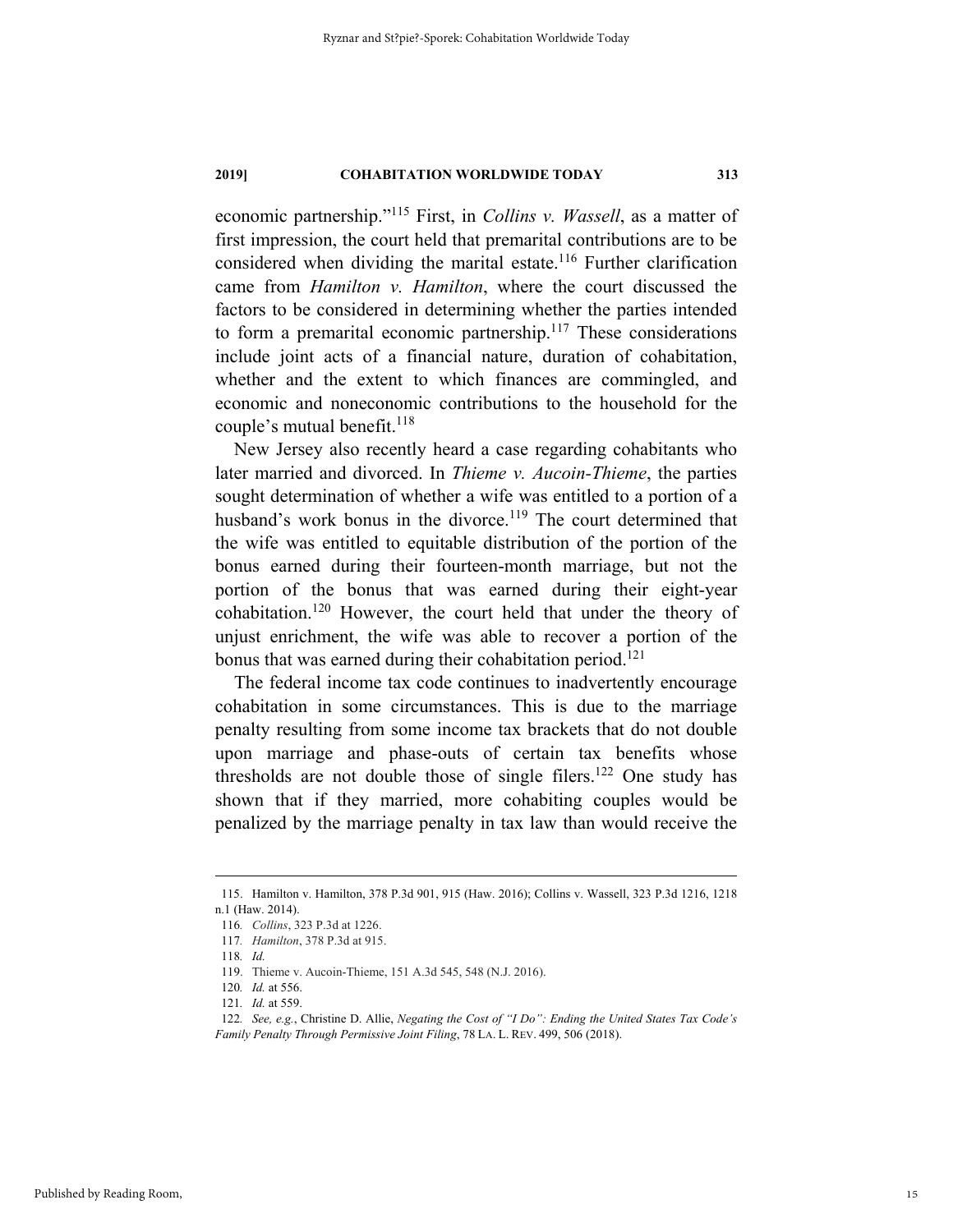marriage bonus.<sup>123</sup> Republicans and Democrats both recognize the problem with the marriage penalty,  $124$  but it has persisted because of the elusiveness of comprehensive solutions.<sup>125</sup>

In sum, cohabitation continues to be separate and legally distinct from marriage in the United States. In cohabitation, there are fewer rights and obligations than in marriage.126 Cohabitants' contract rights are the primary way to protect cohabitants. Among the states that recognize cohabitation contracts, there are variations regarding whether the contract must be written or oral, as well as express or implied.

 <sup>123.</sup> Emily Y. Lin & Patricia K. Tong, *Marriage and Taxes: What Can We Learn from Tax Returns Filed by Cohabiting Couples?*, 65 NAT'L TAX J. 807, 809 (2012) (noting that "48 percent of cohabiting couples . . . would have a tax increase if they were married and filed jointly"); *see also* Mitchell L. Engler & Edward D. Stein, *Not Too Separate or Unequal: Marriage Penalty Relief After Obergefell*, 91 WASH. L. REV. 1073, 1075 (2016) ("While same-sex couples may now marry throughout the United States, the joint return system imposes a significant cost on many of them. As a result, some such couples may decide to cohabitate in lieu of marriage or to opt for a civil union, domestic partnership, or other marriage-like relationship. This is because many same-sex couples are relatively even earners.").

 <sup>124.</sup> Fa'Asamala v. Comm'r, No. 9220–97 (T.C. filed Apr. 9, 1998) ("Additionally, petitioners' concern about the 'marriage penalty' is currently a matter which is being considered by members of Congress.") (citing Marriage Tax Elimination Act, H.R. 2456, 105th Cong. § 2 (1997); Marriage Penalty Relief Act, H.R. 2593, 105th Cong. § 2 (1997)); *see also* Calmes v. U.S., 926 F. Supp. 582, 593 (N.D. Tex. 1996) ("The Court believes that this is a classic example of the right hand not knowing (or caring) what the left hand is doing. The President and Congress extol the virtues of marriage and the family, debate per-child tax credits and laud the demise of the marriage-penalty present in the tax code, while the agency itself attempts to have its Texas community property cake and eat it too."); Lawrence Zelenak, *Doing Something About Marriage Penalties: A Guide for the Perplexed*, 54 TAX L. REV. 1, 1–2 (2000) (noting that although proposed bills in the late 1990s and early 2000s offered such relief, the President them for different reasons).

 <sup>125.</sup> Lawrence Zelenak, *For Better and Worse: The Differing Income Tax Treatments of Marriage at Different Income Levels*, 93 N.C. L. REV. 783, 784 (2015) ("As a matter of simple arithmetic, it is impossible for a tax system to feature simultaneously (1) progressive marginal tax rates, (2) joint filing by married couples (in the service of producing equal taxes on equal-income married couples), and (3) marriage neutrality (that is, no tax marriage penalties or bonuses). If the legislature insists on the first two features, as Congress has for many decades, then the third desideratum is unachievable . . . . Although a legislature committed to the first two goals must violate marriage neutrality, the legislature has a great deal of freedom to determine whether, and to what extent, to skew the neutrality violations toward either marriage penalties or marriage bonuses."). *Id.* at 792 ("When cohabitation was not a socially available counterfactual to marriage, neither marriage penalties nor bonuses were likely to have much visceral impact.").

<sup>126</sup>*. See, e.g.*, Courtney G. Joslin, *The Gay Rights Canon and the Right to Nonmarriage*, 97 B.U. L. REV. 425, 429–30 (2017) ("Regardless of how long they have been living together or how financially independent they are, unmarried partners typically cannot sue for wrongful death. Unmarried partners are not entitled to spousal social security benefits in the event of the disability of one of them. Individuals who are in mutually dependent but unmarried relationships are not entitled to take leave under the Family and Medical Leave Act to care for each other. In many states, an unmarried partner who agrees to have a child through assisted reproduction is a legal stranger to the resulting child.").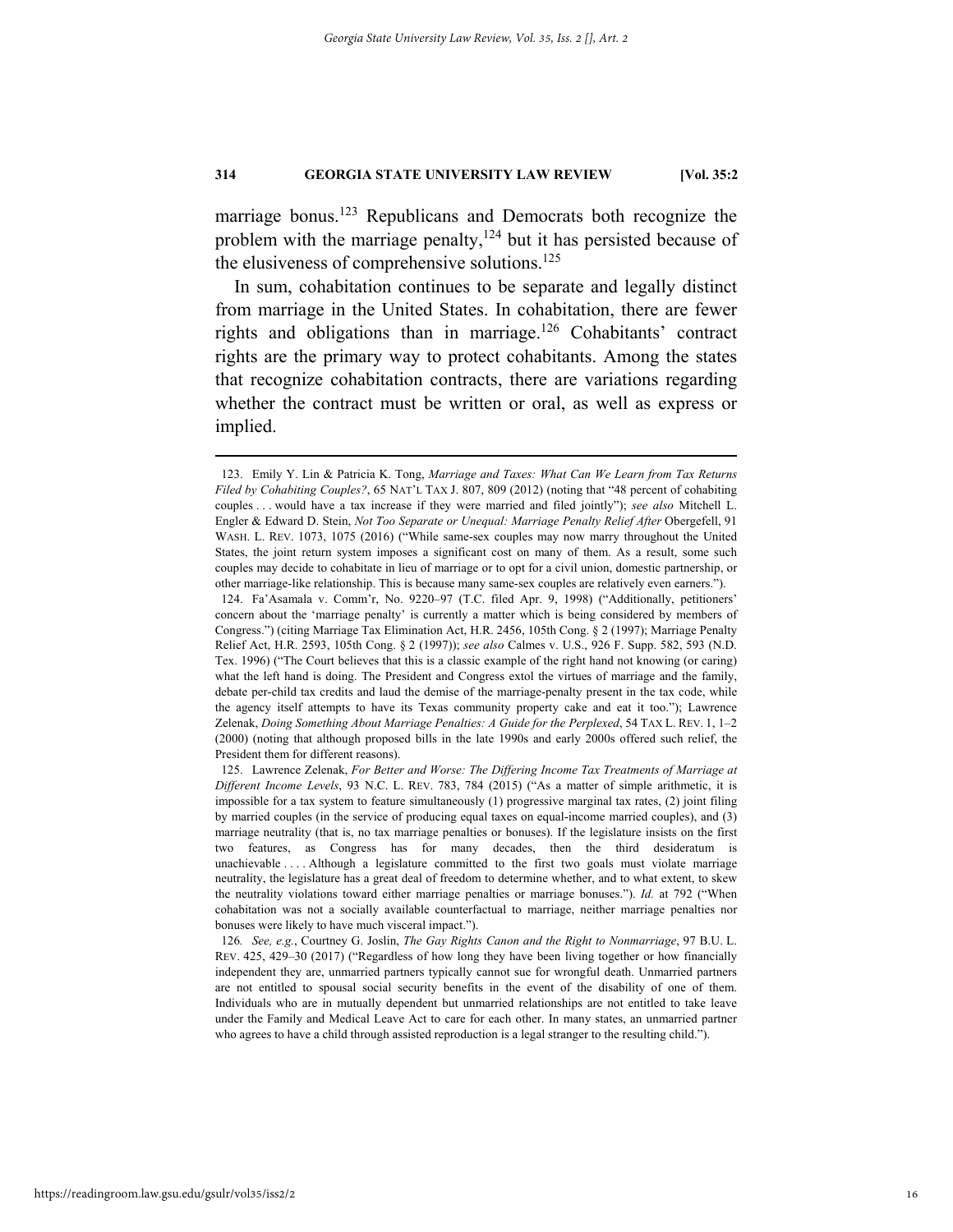Courts appear to be deferring to state legislatures for further guidance. As cohabitation increases, however, some courts may be expanding cohabitants' rights by focusing on existing real property laws or equitable principles.

#### *II. Cohabitation Developments in Poland*

Cohabitation remains outside the scope of Poland's family and guardianship code,  $127$  although it is a form of family for many people, especially when it spans several years and produces children. Although, Polish legislation does not recognize cohabitation, it is legal.128 Some scholars have argued for the recognition of cohabitation and for the regulation of at least some of its aspects.<sup>129</sup>

Without legislative regulation on cohabitation, the key guidance for cohabitants is judicial.<sup>130</sup> Different legal approaches are used when a cohabitation ends and there is a property dispute.<sup>131</sup> The definition of cohabitation is controversial, and it is not clear whether it includes same-sex couples, $132$  although recently it has included both same- and opposite-sex couples.<sup>133</sup>

At the beginning of the relationship, cohabitants seldom consider issues related to property.<sup>134</sup> Only the most proactive cohabitants attempt to govern their property relationship by entering into an agreement, which becomes important when the cohabitation ends and

 <sup>127</sup>*. See* Anna Stępień-Sporek et al., *Some Remarks on Cohabitation in Poland*, THE INT'L SURV. OF FAM. L. 247, 251 (2015).

<sup>128</sup>*. Id.* at 247.

 <sup>129.</sup> Mirosław Nazar, *Cywilnoprawne Zagadnienia Konkubinatu de lege Ferenda*, 12 PAŃSTWO I PRAWO 103, 103–13 (1989).

<sup>130</sup>*. Id.*

 <sup>131.</sup> Seweryn Szer, *Konkubinat*, 13 STUDIA CYWILISTYCZNE 358 (1969).

 <sup>132.</sup> Brunon Paul, *Koncepcja Rozliczeń Majątkowych Między Konkubentami*, 3 PRZEGLĄD SĄDOWY 16 (2003) [hereinafter *Koncepcja*]; *see also* Marek Stus, *Instytucjonalizacja Związków Partnerskich i Małżeństw Homoseksualnych w Ustawodawstwie Państw Europejskich*, 5 PAŃSTWO I PRAWO 74 (2005); Boleslaw Banaszkiewicz, *Problem Konstytucjonalnej Oceny Instytucjonalizacji Związków Homoseksualnych*, 2 KWARTALNIK PRAWA PRYWATNEGO 359 (2004).

 <sup>133.</sup> Filip Hartwich, *Konkubinat—Dylematy Prawne*, 3-4 PALESTRA 57, 57–71 (2007).

<sup>134</sup>*. See generally* Sean Hannon Williams, *Sticky Expectations: Responses to Persistent Over-Optimism in Marriage, Employment Contracts, and Credit Card Use*, 84 NOTRE DAME L. REV. 733, 757–61 (2009).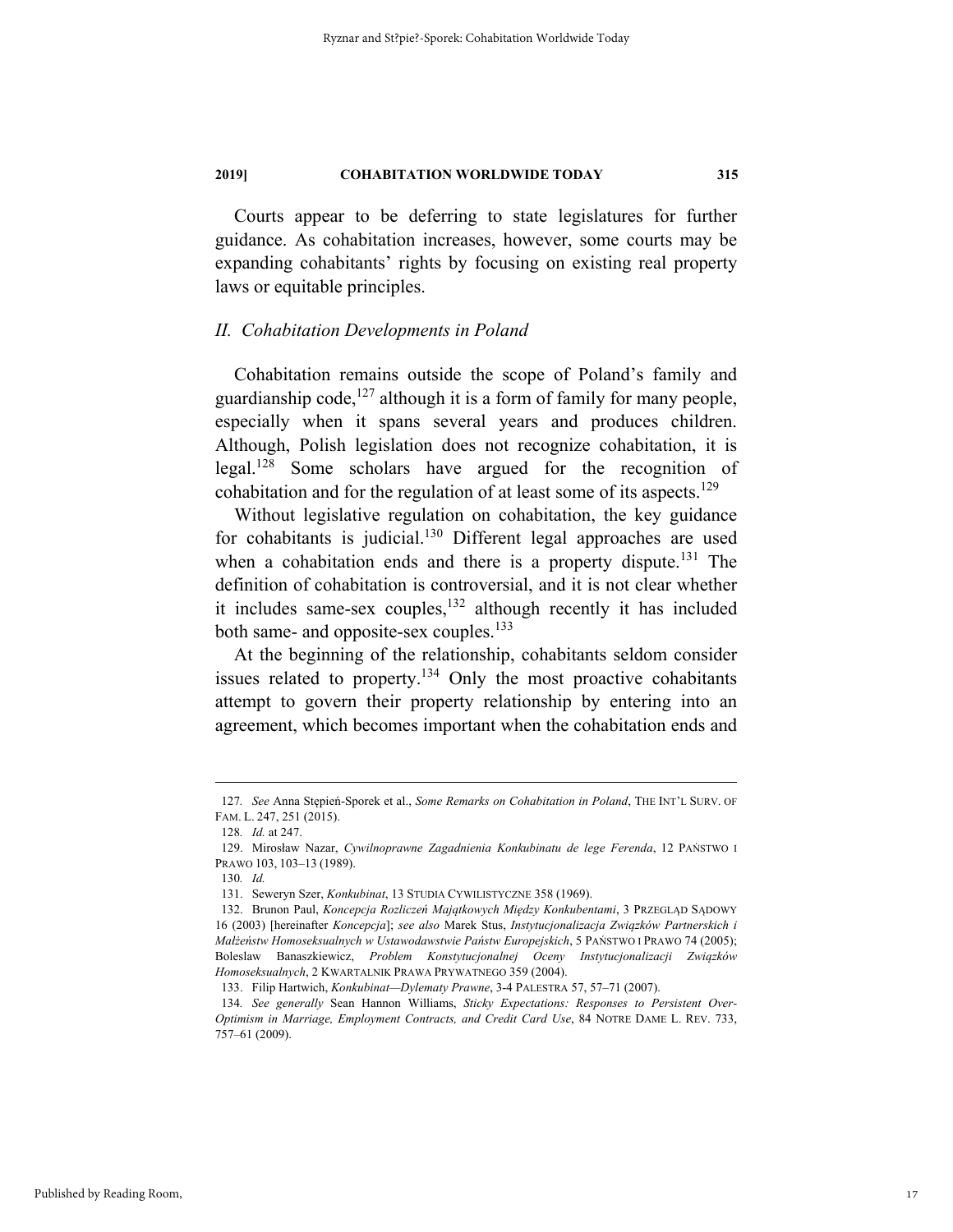the property acquired during the relationship becomes the subject of dispute. $135$ 

Indeed, in the context of cohabitation, the decision to acquire property is often accompanied by emotion instead of logic. Although this is similar to married couples, the law of community property—the default marital property system in Poland—protects the rights of spouses if they avail themselves of it.<sup>136</sup> It is wellestablished, however, that these rules for married couples do not apply to cohabitants because cohabitation is not analogous to marriage, as confirmed in the resolution of the Polish Supreme Court of July 2, 1955 (case no. II CO  $7/55$ ).<sup>137</sup> The rules on community property between spouses should therefore not be used for cohabitants.138 Instead, the judge hearing the cohabitants' case must apply general principles of law.<sup>139</sup>

Nonetheless, it is not possible to completely ignore the nature of the union of cohabitants. Their intimate relationship affects their decisions to some extent, and their behavior can be very close to marital. These are some of the justifications for the legal protection of cohabitants, especially for the more vulnerable party of the relationship.140 Indeed, there have been several legal protections applied to cohabitants in recent years.<sup>141</sup>

 <sup>135</sup>*. Id.* 

 <sup>136.</sup> If spouses have entered into a marital property agreement, their situation may not differ from cohabitants, but then they need to make a deliberate choice and consider their decision. *See* Margaret Ryznar & Anna Stepień-Sporek, *To Have and to Hold, for Richer or Richer: Premarital Agreements in the Comparative Context*, 13 CHAP. L. REV. 27, 53 (2009).

<sup>137</sup>*. See also*, *e.g.*, Sądu Najwyższego [Supreme Court of Poland], June 27, 1996, III CZP 70/96 (OSNC 1996/11/145, LEX nr 25824); Sądu Najwyższego [Supreme Court of Poland], May 16, 2000, IV CKN 32/00 (OSN 2000/12/222, LEX nr 43414).

 <sup>138.</sup> Sądu Apelacyjnego w Krakowie [Court of Appeals in Kraków], April 29, 2014, I ACa 527/13 (LEX nr 1602935).

<sup>139</sup>*. See infra* Part II.

 <sup>140.</sup> Emily Sherwin, *Love, Money, and Justice: Restitution Between Cohabitants*, 77 U. COLO. L. REV. 711, 720 (2006) (noting a few jurisdictions that protect cohabitants in relationships similar to marriage).

<sup>141</sup>*. See infra* Part II.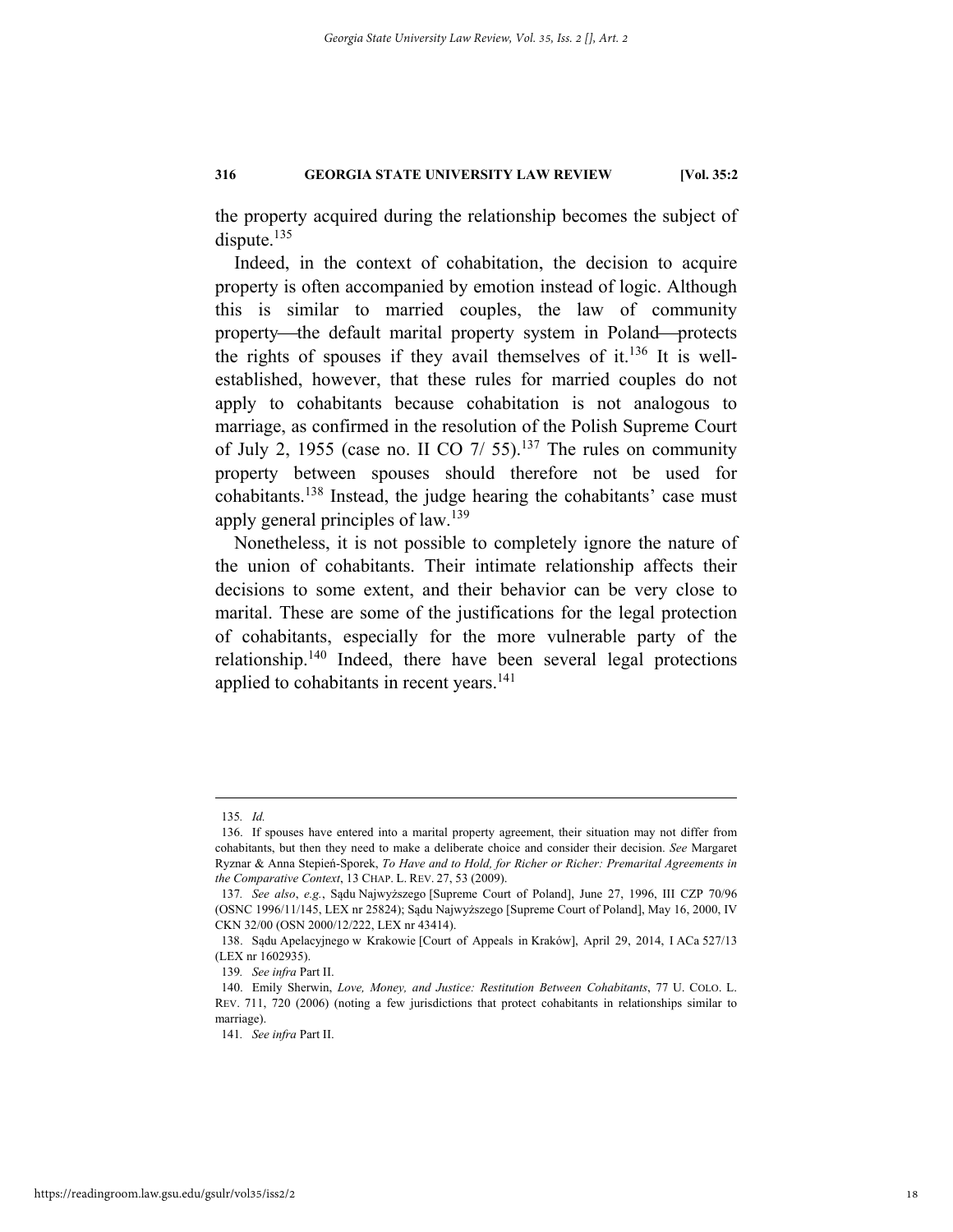## *A. The Nature of the Legal Actions of Cohabitants*

In addition to the emotional factor in property transfers between cohabitants, many of these transfers are made informally and without consideration of whether the property is common property or separate property.<sup>142</sup> Yet, the classification of property becomes essential at the end of the cohabitation or in the event of a conflict between the cohabitants.

The constructive element of the legal action is the intent of the party.143 In settling property disputes between cohabitants, it is necessary to separate acts of kindness from those that have legal consequences.144 In practice, this is extremely difficult, and the context of the action should be examined, as it may not be detached from the particular emotional situation that arises between cohabitants.

A kind act done by one cohabitant for the other prevents the application of the unjust enrichment doctrine.<sup>145</sup> As a consequence, there is no obligation to return such a donation.<sup>146</sup> Many actions during a cohabitation should be treated as kind acts because the intent of the party was steered toward gratuitous actions at the time.

A cohabitation in itself does not prevent the existence of a contractual relationship between the cohabitants.147 Similarly, marital status does not affect the capacity of the spouses to enter into contracts between themselves, including civil partnerships and contractual transfers of property.<sup>148</sup> This does not mean, however, that cohabitation contracts can be viewed in the same way as contracts between unrelated individuals. However, if the court establishes that the cohabitants have entered into a contract, the rules of that contract should apply. Therefore, the first step of the court

 <sup>142.</sup> Brunon Paul, *Problemy Rozliczeń Majątkowych Między Konkubentami*, 8 MONITOR PRAWNICZY 357 (2002) [hereinafter *Problemy*].

<sup>143</sup>*. Id.* 

<sup>144</sup>*. Id.* at 357.

<sup>145</sup>*. Id.* 

<sup>146</sup>*. Id.* 

<sup>147</sup>*. Id.* at 357

<sup>148</sup>*. Problemy, supra* note 142*,* at 358.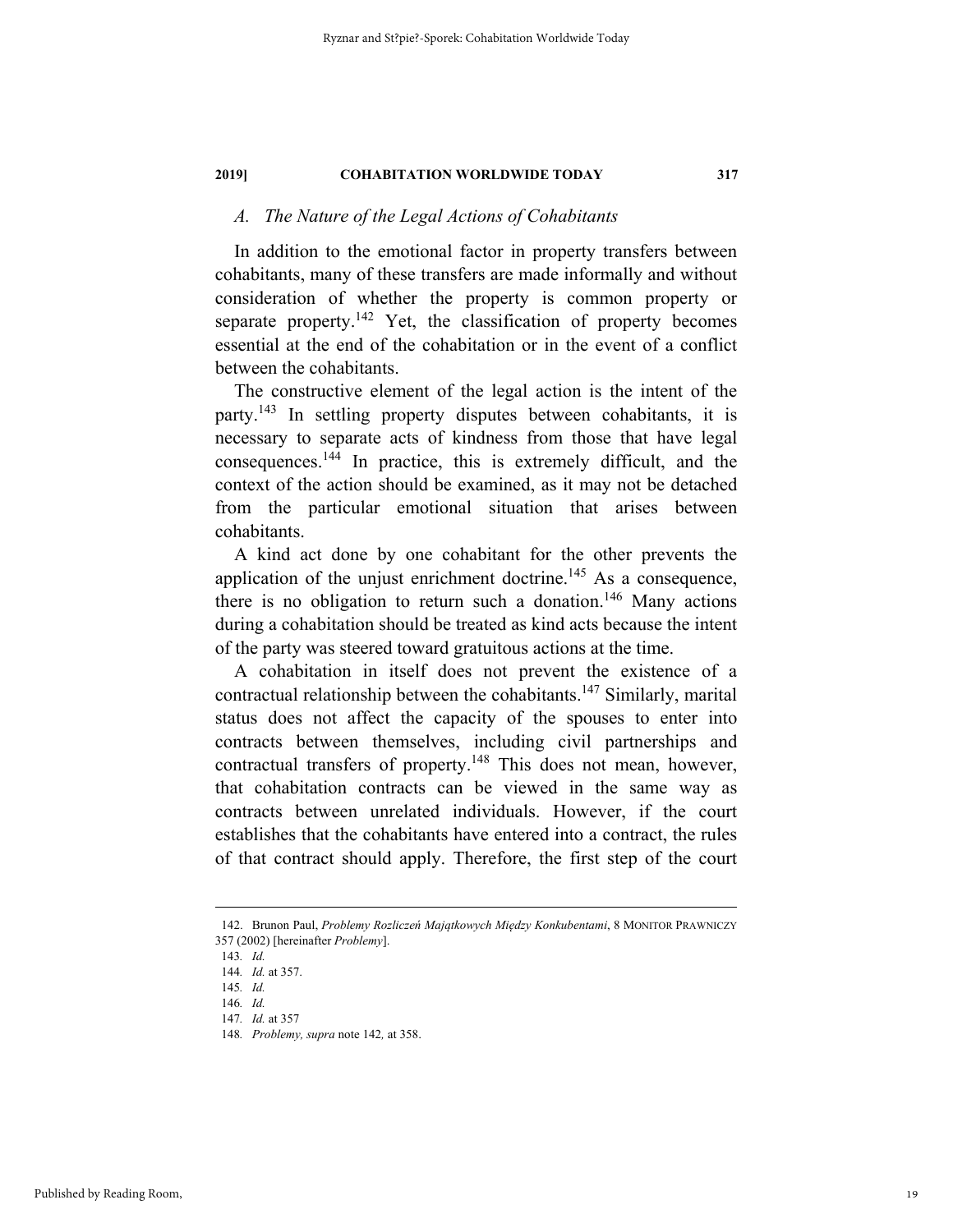should be to examine whether there are any contracts between the cohabitants.

Economic and legal interests should be taken into account when considering the actions of cohabitants. Homemaking is an example as a general rule, such duties are fulfilled according to mutual agreements, are free of charge, and neither partner claims payment. This changes at the end of a cohabitation, when one partner may make claims for compensation. Still, the determinative factor is the intent of the cohabitants.

## *B. The Legal Classification of Actions Performed Between Cohabitants*

Legal acts by cohabitants for each other can be classified as donations,  $149$  justified by the fact that there are emotional bonds between them that make them willing to perform activities free of charge.150 However, such categorizations should not be abused because even in marital relationships, not all legal acts between spouses are of a gratuitous nature.<sup>151</sup> For example, in the division of common property upon the termination of a marriage, one spouse can successfully seek remuneration for work done in the other spouse's business.152

When classifying the actions of cohabitants, it is important to consider the moment of their completion, which usually results in the recognition that a donation took place. Admittedly, after many years, cohabitants may be inclined to claim that their actions were of a different character than a donation, but the court should be cautious. Furthermore, the court cannot ignore the changes in the moral assessment of both cohabitation and the relevant property transfers in the last few decades. $153$ 

 <sup>149.</sup> Szer, *supra* note 131, at 360.

<sup>150</sup>*. Id.* 

<sup>151</sup>*. Id.* 

<sup>152</sup>*. Id.* 

 <sup>153.</sup> Compare the remarks made in 1969 by Seweryn Szer in Szer, *supra* note 131, at 361–62.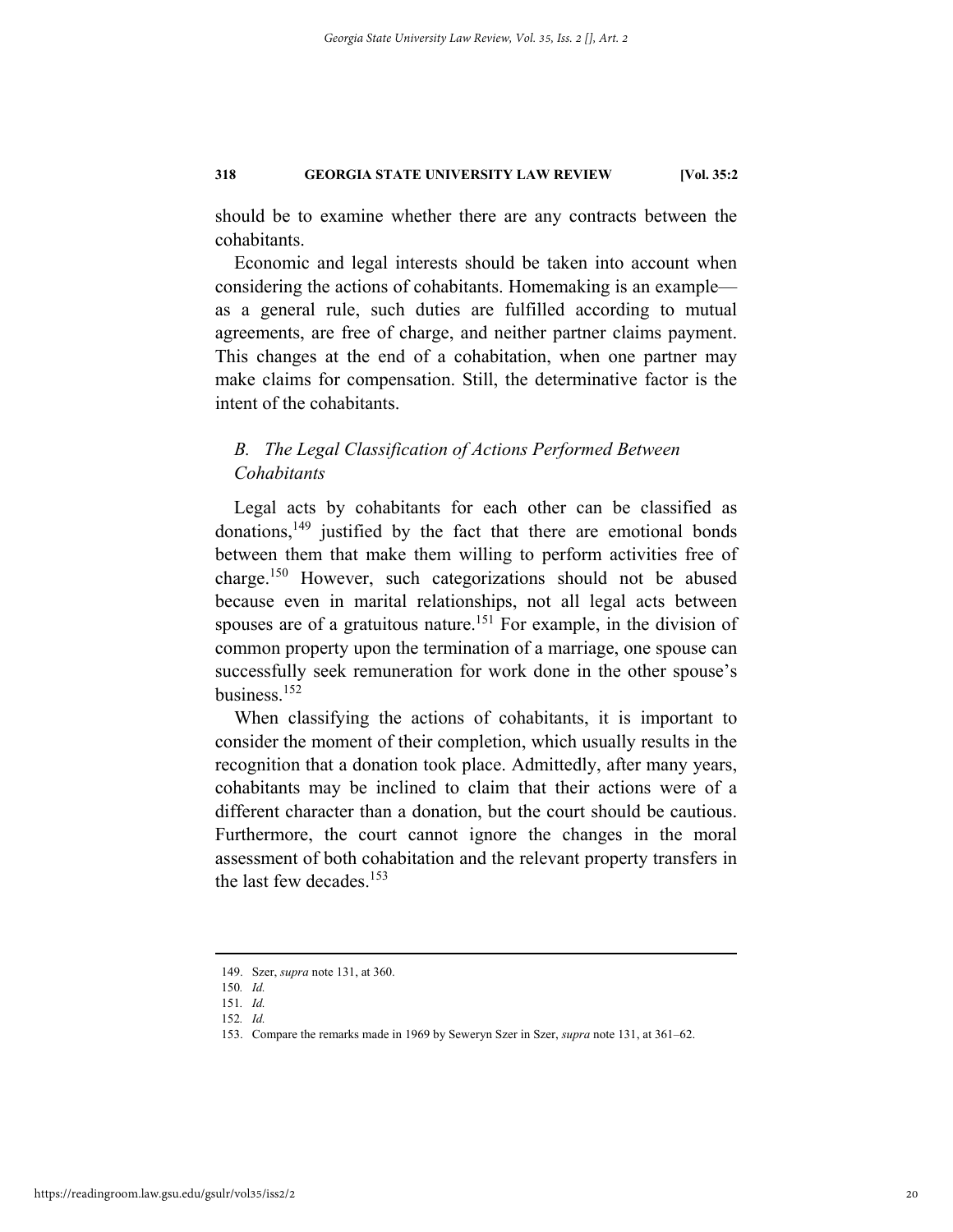A possible solution is to revoke the donation due to the "blatant ingratitude of the beneficiary."154 However, it is necessary to remember the time limit for revoking a donation in Art. 899 § 3 of the Civil Code.155 Also, it is important to consider the meaning of blatant ingratitude.<sup>156</sup> The termination of a cohabitation is not necessarily considered blatant ingratitude because a characteristic of cohabitation is that either cohabitant can terminate it at any time for no particular reason.157

The extent to which society's moral norms must be violated to constitute blatant ingratitude of the beneficiary is difficult to determine in a general way.158 It should be noted that even in marriage:

. . . [V]iolation of marital obligations referred to in Art. 23 k.r.o., i.e. mutual assistance and fidelity, and cooperation for the good of the family, which spouses have established, cannot be the basis for revoking of donation. It is important for the beneficiary to commit a gross ingratitude to the spouse, which is the subject of a court investigation, taking into account the circumstances of the case.<sup>159</sup>

Thus, blatant ingratitude cannot just be the termination of the cohabitation. It must be something more, such as ending the relationship in a very difficult time for the cohabitant like during an illness. If the criteria were easier, then the revocation of a donation could be a sanction for ending the cohabitation.<sup>160</sup>

 <sup>154.</sup> KODEKS CYWILNY (CIVIL CODE), Art. 898, § 1 ("A donor may revoke a donation even if already made if the donee manifests gross ingratitude towards him.").

<sup>155</sup>*. Id.* at Art. 899, § 3 ("A donation cannot be revoked after one year has passed from the day on which the person entitled to revoke it learns of the donee's ingratitude.").

 <sup>156.</sup> ANDRZEJ SZLĘZAK, STOSUNKI MAJĄTKOWE MIĘDZY KONKUBENTAMI: ZAGADNIENIA WYBRANE 57 (1992).

<sup>157</sup>*. Id.* 

<sup>158</sup>*. See* Appeal Court Łódź, Oct. 25, 2016, I Aca 485/16, LEX No. 2200342 (Pol.).

<sup>159</sup>*. Id.*

 <sup>160.</sup> SZLĘZAK, *supra* note 156, at 57.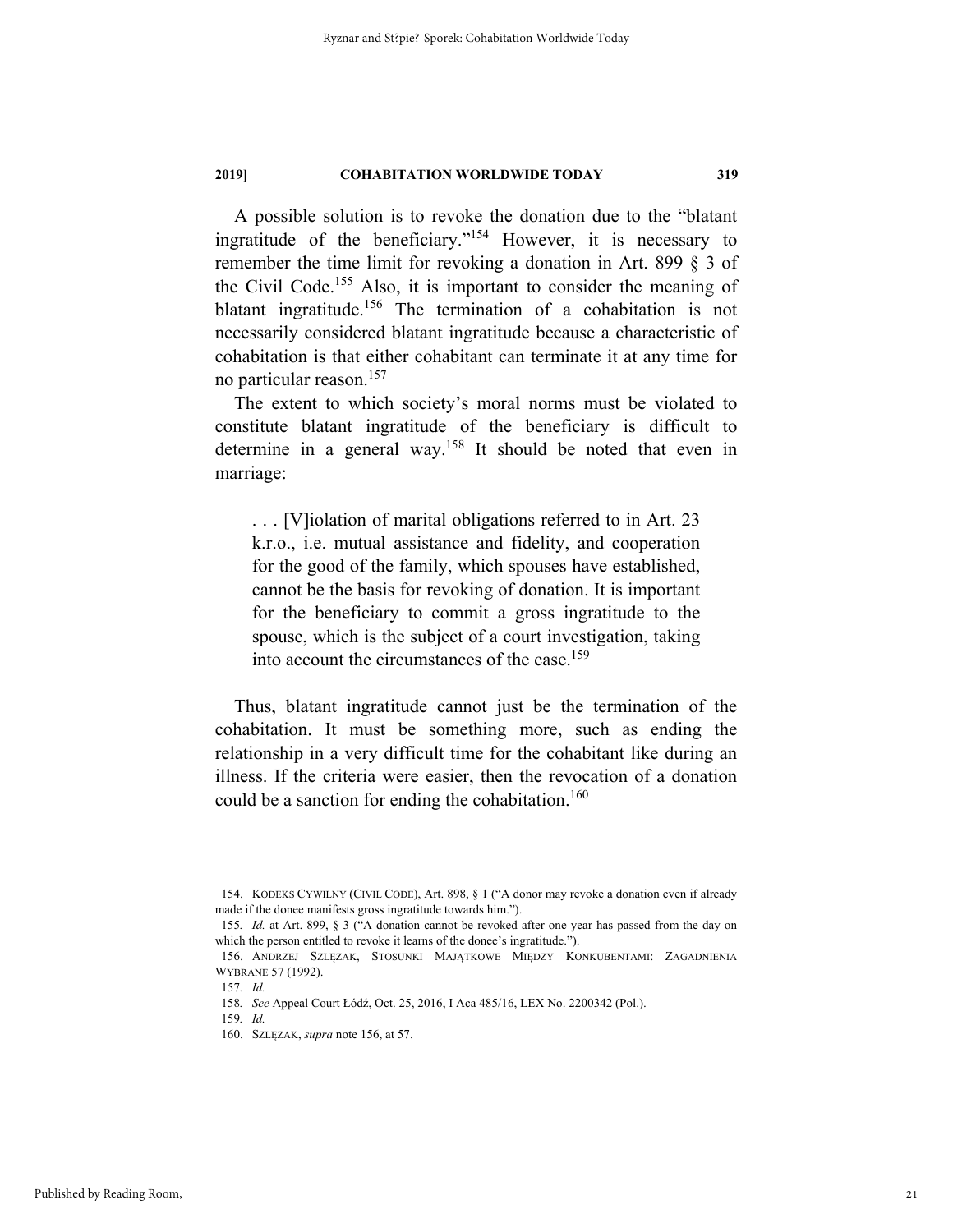#### *C. Partnership*

The provisions on civil partnership, which is characterized by a lack of formalism, may be helpful in settling cohabitants' legal actions.161 These provisions can be applied to implicit contracts between cohabitants,<sup>162</sup> although the starting point would have to be that the cohabitants entered into this type of contract.<sup>163</sup> If it is not possible to assume that there was a contract between cohabitants, then the other rules regarding civil partnership might be applicable. If it is possible to apply the provisions regarding civil partnership to cohabitants, one can settle contributions by the services and property of the partners.

However, the entire regulation on civil partnership cannot be applied to cohabitation.<sup>164</sup> Although it is possible to pursue a common economic goal, it is usually the personal relationship of the cohabitants that is most significant. Regarding cohabitants, as in the case of spouses, there are no objections to the joint implementation of certain undertakings. In this case, recourse to the provisions on the civil law partnership is justified. However, the application of the civil partnership regulation cannot go too far, and it is indispensable in that case to distinguish property relations that are similar to relationships in civil partnerships. Other relationships remain outside of these rules.

#### *D. Unjust Enrichment*

Many courts use the provisions on unjust enrichment, namely the regulation on undue performance, to settle the cohabitants' disputes regarding property.<sup>165</sup> Unjust enrichment can apply, for example, in

 <sup>161.</sup> Tomasz Jasiakiewicz, *Rozliczenia Majątkowe Pomiędzy Osobami tej Samej płci Pozostającymi w Związku Faktycznym i Prowadzącymi Wspólnie Działalność Gospodarczą*, 2 GLOSA 122, 122–27 (2010).

<sup>162</sup>*. Problemy*, *supra* note 142, at 359.

<sup>163</sup>*. See Koncepcja*, *supra* note 132, at 24–27.

<sup>164</sup>*. Problemy*, *supra* note 142, at 359.

 <sup>165.</sup> Andrzej Szlezak, *Cohabitation Without Marriage in Poland*, 5 INT'L J. OF LAW, POLICY & THE FAMILY 1, 8-9 (1991).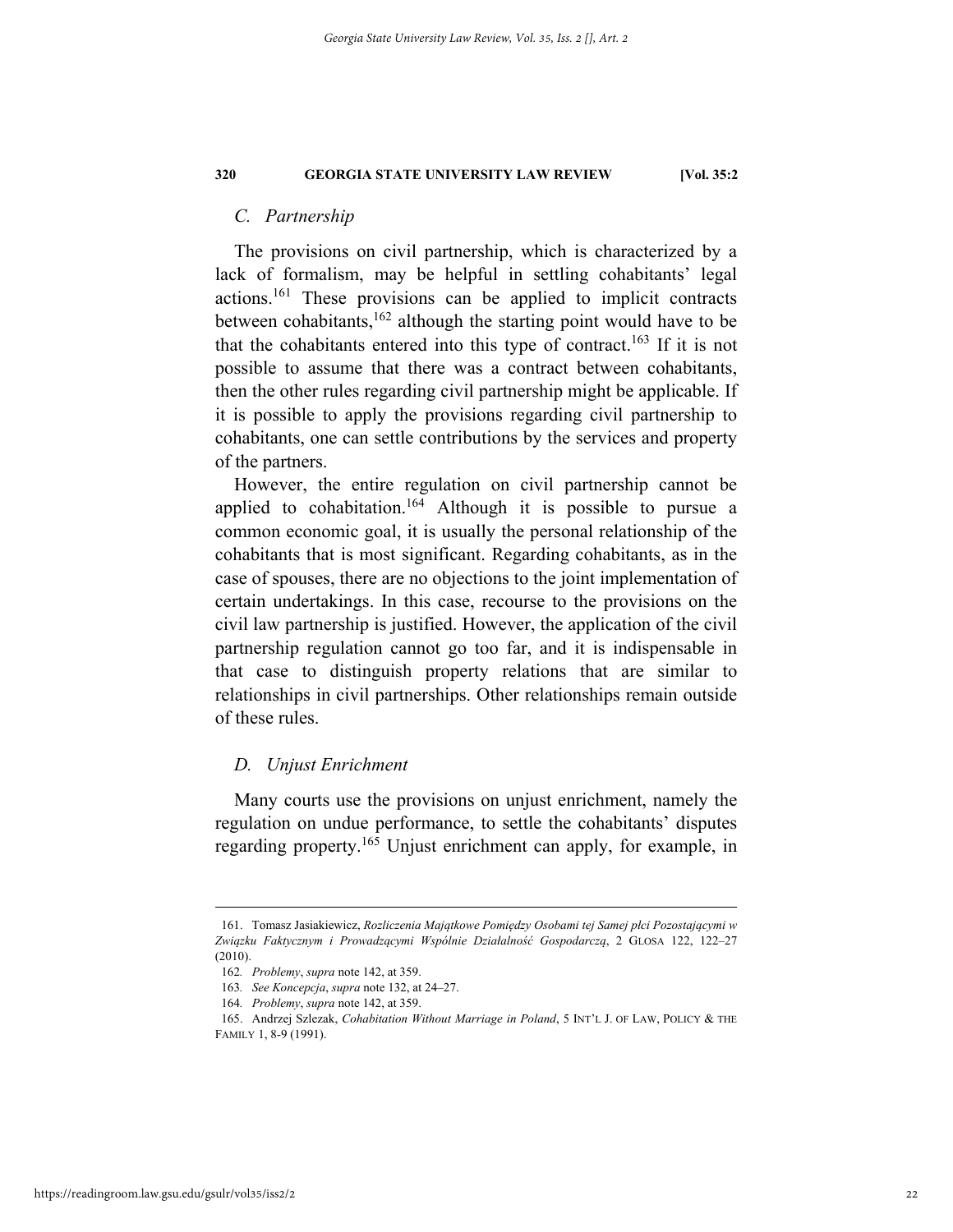cases of services provided in a common household.166 However, this is controversial and should be used as a last resort.<sup>167</sup>

Cohabitants provide services for various reasons resulting from their special relationship, including a belief that they are obliged to pay maintenance or that it will guarantee a long-lasting relationship, which is the most common situation and the simplest to prove. The causal conditions of *causa data causa non secuta* are fulfilled because the purpose of the union cannot be attained.

The advantage to relying on unjust enrichment is that the cohabitant can demand reimbursement for services provided.<sup>168</sup> The drawback is that, according to Art. 411(2) of the Civil Code, the cohabitant cannot demand the return of services if the performance of the services satisfies the principles of community life.169 It is necessary to closely examine all of the circumstances of the particular case because not all benefits between cohabitants are due to the principles of social coexistence. $170$ 

#### *E. Co-ownership*

The mere existence of a cohabitation does not preclude coownership.<sup>171</sup> A co-ownership contract can be sought by the buyers of a property with the buyers acquiring appropriate rights to the property.172

There are two relevant presumptions concerning possession: the presumption of owner-like possession in Art. 339 of the Code and the

 <sup>166</sup>*. Id. See also* William N. Eskridge Jr., *Family Law Pluralism: The Guided-Choice Regime of Menus, Default Rules, and Override Rules*, 100 GEO. L.J. 1881, 1930 (2012) ("[B]y providing household services or support for a partner's career or business, the claiming partner has established an equitable basis for recovering the value of her or his services.").

 <sup>167.</sup> Marek Sobczyk, *Rozliczenia Między Stronami Związków Partnerskich na Podstawie Przepisów o Bezpodstawnym Wzbogaceniu*, 24 KWARTALNIK PRAWA PRYWATNEGO 381, 381 (2015).

 <sup>168.</sup> KODEKS CYWILNY (CIVIL CODE), Art. 405.

<sup>169</sup>*. Id.* at Art. 411(2) ("The return of a performance cannot be demanded . . . if the performance satisfies the principles of community life").

<sup>170</sup>*. Problemy*, *supra* note 142, at 360.

 <sup>171.</sup> Polish Supreme Court, June 27, 1996, OSNC 1996, poz. 145 (1996); *see also* Appeal Court in Bialystok, June 12, 2014, I Aca 601/13 (2014).

<sup>172</sup>*. Handbook for Real Estate Transactions,* DELOITTE 138 (2017), https://www2.deloitte.com/content/dam/Deloitte/global/Documents/Legal/dttl-legal-deloitte-legalhandbook-for-real-estate-transactions.pdf [https://perma.cc/BXX6-MLXF].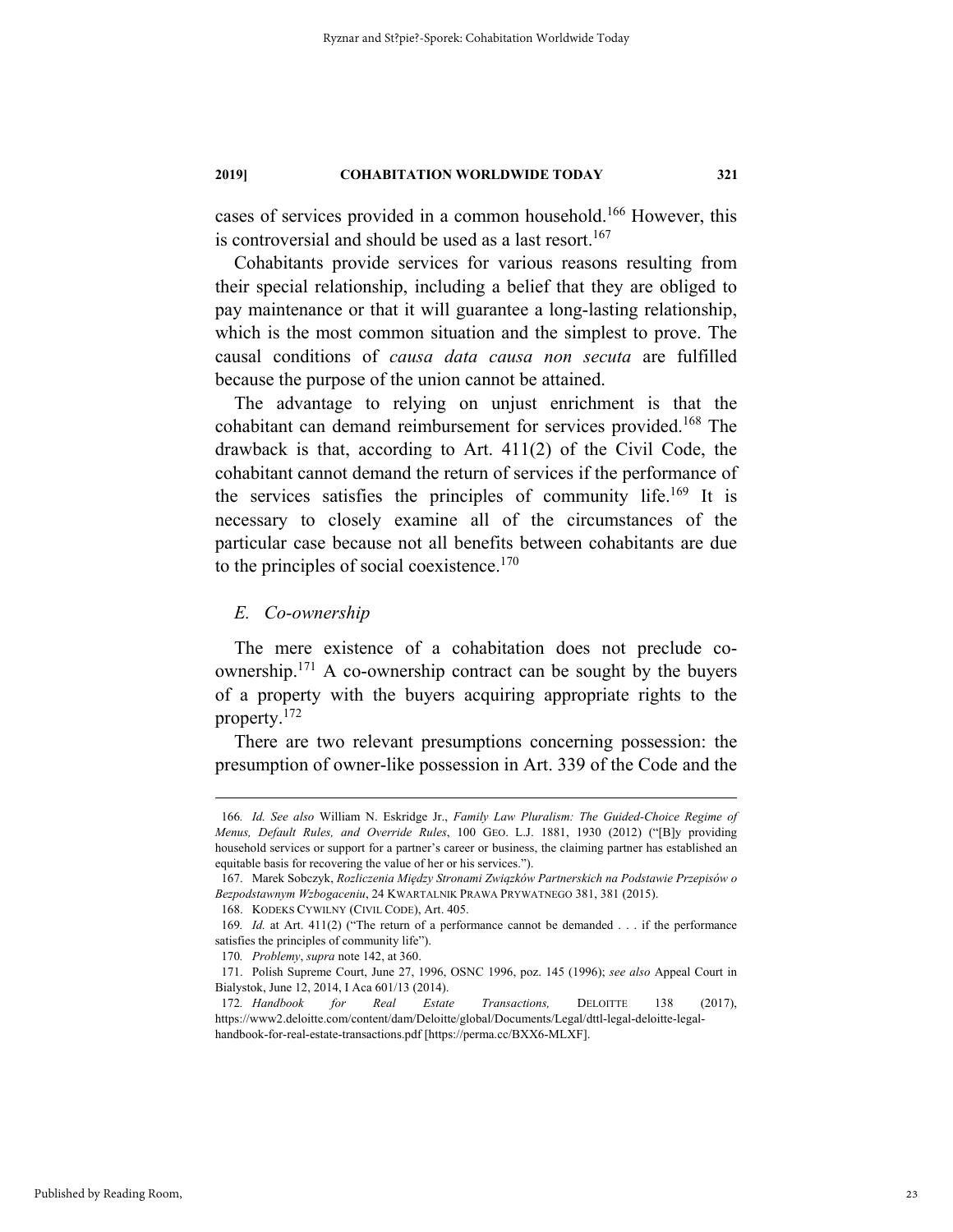compliance with the law of possession in Art. 341 of the Code.<sup>173</sup> The mere demonstration of possession by both cohabitants could trigger these presumptions and lead to the conclusion that they are co-owners of certain property.174

These presumptions are particularly important with regard to movables. The transfer of real estate can be made only in notarial deed according to Art. 158 of the Civil Code, and the notary public is obliged to ask cohabitants how they want to establish ownership of the acquired property.<sup>175</sup>

## *F. Supplementary Claims*

In addition to the protections for property co-owners, a former cohabitant is entitled to the claims referred to in Arts. 224–31 of the Civil Code when the cohabitant was still using the property after the termination of the cohabitation.<sup>176</sup> The earlier personal relationship of the former cohabitants does not matter for this protection.

It is also worth mentioning the possibility of using the protection provided by Art. 231 § 1 of the Civil Code, which often applies when one of the cohabitants has built on the real estate of the other cohabitant.177 Court decisions have established that such claims can also be used by the person who possesses the land with its owner, with the co-possessor able to request that the ownership of the property be transferred to him or her. Indeed, it cannot be overlooked that, as a rule, a cohabitant at least implicitly has agreed to the use of the property by a cohabitant.

It is problematic in this case if the cohabitant acts in good faith. Usually, cohabitants know their financial situation. A liberal interpretation of the doctrine assumes that if the owner of the property did not provide the grounds for accepting that the co-owner of the property is the owner, then the co-owner should be regarded as acting in bad faith. According to this reasoning, good faith is

 <sup>173.</sup> KODEKS CYWILNY (CIVIL CODE), Arts. 339, 341.

 <sup>174.</sup> Szlezak, *supra* note 165, at 9.

 <sup>175.</sup> KODEKS CYWILNY (CIVIL CODE), Art. 158.

<sup>176</sup>*. Id.* at Arts. 224–31.

<sup>177</sup>*. Id.* at Art. 231 § 1.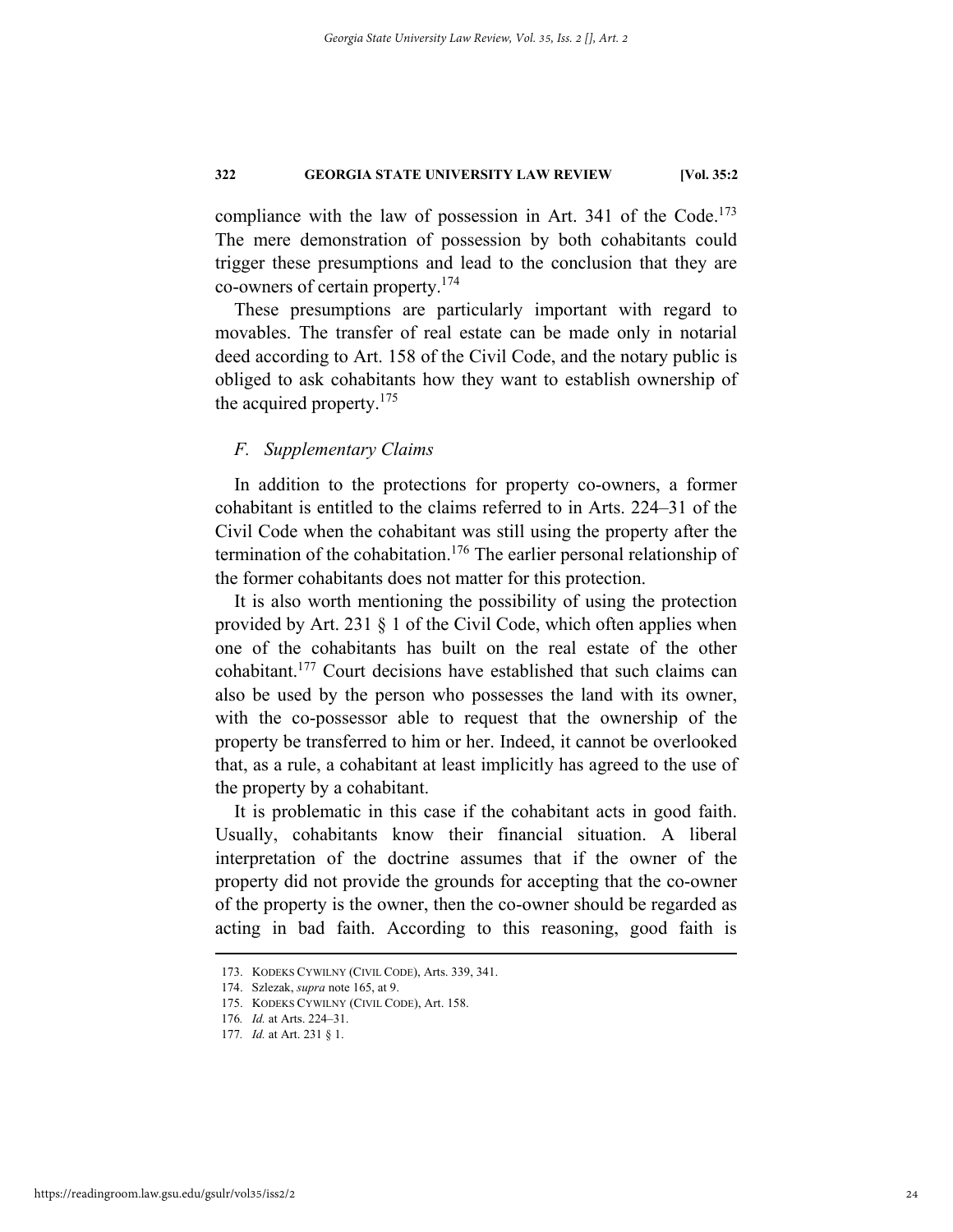attributed to a cohabitant when the owner of the property creates a situation in which it might appear that the partner has a legal right to act.

In this doctrine, there is also a view referring to the principles of social coexistence, in which the possessor, in bad faith, should be treated as a holder who is formally in good faith. It is important, at this point, to thoroughly investigate the circumstances of the case and whether there is a particular degree of trust between the parties to the relationship which may justify a departure from the need to meet the formal requirements of good faith.

## *G. Torts*

An injury to a partner's property or shared property will result in liability for tort damages if the injury meets the general elements of a tort.178 However, liability is excluded for certain damages caused by a cohabitant's negligence.<sup>179</sup> This is justified by the fact that those living in a common household should be aware of certain unfavorable changes in their property resulting from the mistakes and actions of their partners.

The separation of cohabitants does not give rise to liability for damages.<sup>180</sup> The essence of a cohabitation is that it can be ended at any time, so even a unilateral decision to leave this relationship cannot be regarded as contrary to the principles of social coexistence.

## *H. Burden of Proof*

Important in settling disputes between cohabitants may be proving certain circumstances.181 However, legal actions do not always proceed according to proper form given the personal relationship between the cohabitants. In this context, the question is whether the

 <sup>178</sup>*. Id.* at Art. 415.

<sup>179</sup>*. Id.* at Art. 440.

<sup>180</sup>*. Problemy*, *supra* note 142, at 361.

 <sup>181.</sup> USTAWA Z DNIA 17 LISTOPADA 1964 R. KODEKS POSTĘPOWANIA CYWILNEGO [CIVIL PROCEDURE CODE], tit. 7, ch. 2, art. 441, *translated at* https://www.globalregulation.com/translation/poland/7049655/act-of-17-november-1964%252c-the-code-of-civilprocedure.html [https://perma.cc/YY4M-J5Y2].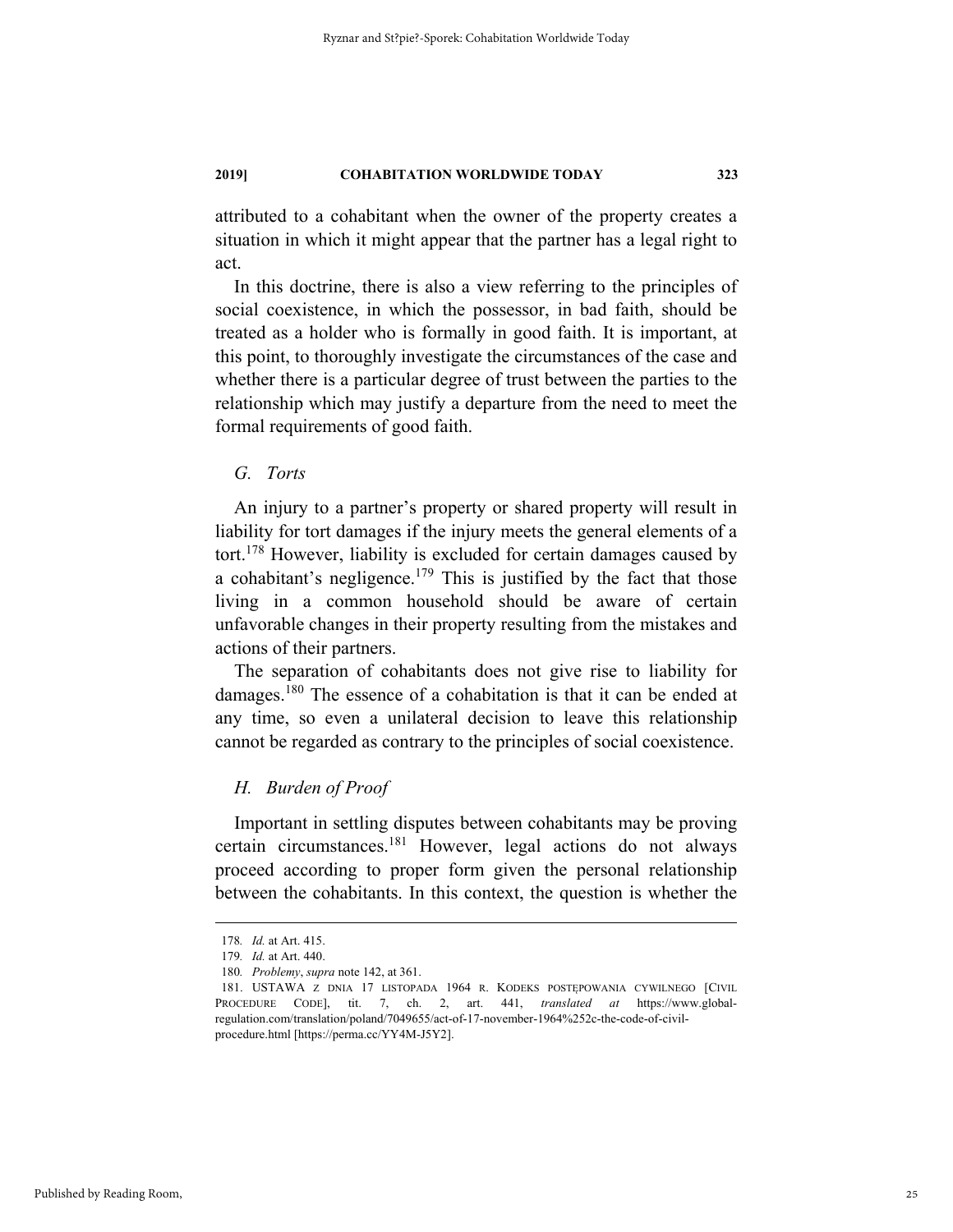evidence of the witnesses or the hearings of the parties is admissible as the only means of evidence available in such cases.<sup>182</sup> The Civil Procedure Code may, in principle, prevent certain circumstances from being demonstrated.<sup>183</sup>

#### *I. Limitation Period for Claims*

Limitation periods are not unique to cohabitants, although their relationship may be similar to that of spouses.<sup>184</sup> With regard to the latter, the limitation period does not begin for the duration of the marriage.<sup>185</sup> This is due to the existence of a special, personal relationship between the spouses and, in the course of the spousal cohabitation, it is possible to refrain from seeking redress. Similarities between cohabitation and marriage could lead to the application of provisions limiting the limitation period to cohabitation by analogy. Nonetheless, these two relationships are fundamentally different, and the case law does not extend the rules of settlement between spouses to cohabitants.<sup>186</sup>

In disputes between cohabitants, protection can be justified on the basis of the institution of abuse of rights. If the claimant has lodged a claim after the expiration of the limitation period, the limitation of the claim may be assessed in the context of compliance with the principles of social coexistence.187 Another possible solution in this case is to argue that the claims of the cohabitants become due or that the time of the dissolution of the relationship may be the earliest time to investigate. From this point on, the limitation period should start its course. However, this position is not enough to justify *de lege lata*. 188

 <sup>182.</sup> KODEKS CYWILNY (CIVIL CODE), Art. 74, § 1; Arts. 246–47.

 <sup>183.</sup> USTAWA Z DNIA 17 LISTOPADA 1964 R. KODEKS POSTĘPOWANIA CYWILNEGO [CODE OF CIVIL PROCEDURE], tit. 7, ch. 2, art. 441.

<sup>184</sup>*. Koncepcja*, *supra* note 132, at 40.

 <sup>185.</sup> KODEKS CYWILNY (CIVIL CODE), Art. 121, § 3.

<sup>186.</sup> The resolution of the Supreme Court of 8<sup>th</sup> August 1986, III CZP 45/86, OSNC 1987, position 95.

<sup>187</sup>*. See supra* text accompanying note 170.

 <sup>188.</sup> MIROSŁAW NAZAR, ROZLICZENIA MAJĄTKOWE KONKUBENTÓW 200 (1993); SZLĘZAK, *supra*  note 156, at 72.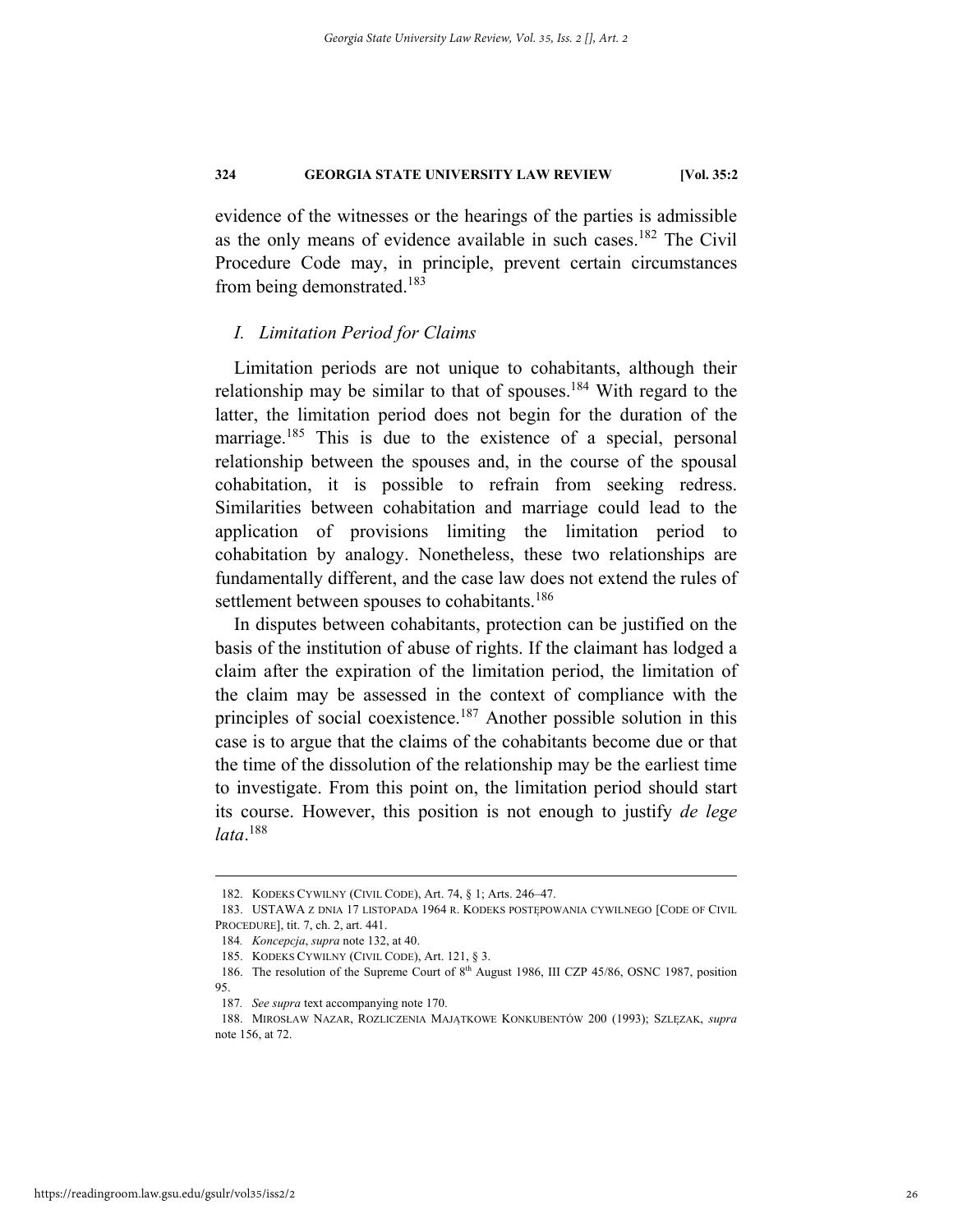## *III. A Comparative Analysis*

The legal developments on cohabitation in the United States and Poland have slowed in recent years.<sup>189</sup> In the United States, the *Hewitt* case from Illinois established the minority approach of American courts to cohabitation, which is to not enforce cohabitation contracts on public policy grounds.<sup>190</sup> In 2016, the Illinois Supreme Court declined to overrule *Hewitt* despite the opportunity to do so.<sup>191</sup> Although there have been several additional cohabitation cases in recent years across the country, major doctrinal strides have been limited.<sup>192</sup>

In Poland, there are new court decisions regarding cohabitation, but they are similarly limited.<sup>193</sup> Indeed, the question remains among Polish lawmakers and judges whether a legal response to this social phenomenon is necessary. Although the number of cohabitations is increasing, the pro-family policy of the law continues to aim to protect marriage as a basic structure of family. The demographic trends on cohabitation in Poland, however, are similar to those in other European countries and the United States in that they are increasing.194

Cohabitation contracts setting the terms of a separation remain the primary way that cohabitants can protect themselves.<sup>195</sup> However,

 <sup>189.</sup> This has not historically been true. As illustrated by the development of the United States law on cohabitation (and, in particular, on contract enforcement between cohabitants), there have been spurts of legal development on the topic. *See supra* Part I. As Professor Mary Ann Glendon wrote in 1989, many countries had "a progressive withdrawal of official regulation of marriage formation, dissolution, and the conduct of family life" and "increased regulation of the economic and child-related consequences of formal or informal cohabitation." MARY ANN GLENDON, THE TRANSFORMATION OF FAMILY LAW: STATE, LAW, AND FAMILY IN THE UNITED STATES AND WESTERN EUROPE 2 (1989).

 <sup>190.</sup> Hewitt v. Hewitt, 394 N.E.2d 1204, 1210 (Ill. 1979).

 <sup>191.</sup> Blumenthal v. Brewer, 69 N.E.3d 834, 853 (Ill. 2016); *see also supra* Part I.B.

<sup>192</sup>*. See supra* Part I.B.

<sup>193</sup>*. See supra* Part II.

<sup>194</sup>*. See supra* Introduction.

 <sup>195.</sup> Marsha Garrison, *Is Consent Necessary? An Evaluation of the Emerging Law of Cohabitant Obligatio*n, 52 UCLA L. REV. 815, 815 (2005). Today still, "[i]n the United States . . . unmarried cohabitants have no obligations to each other unless they have contracted to assume such obligations." *Id.*; *see also* Erez Aloni, *The Puzzle of Family Law Pluralism*, 39 HARV. J.L. & GENDER 317, 317 (2016) ("As . . . scrutiny of prenuptial and cohabitation agreements reveals, neoclassical contract theory is slowly taking over family law.").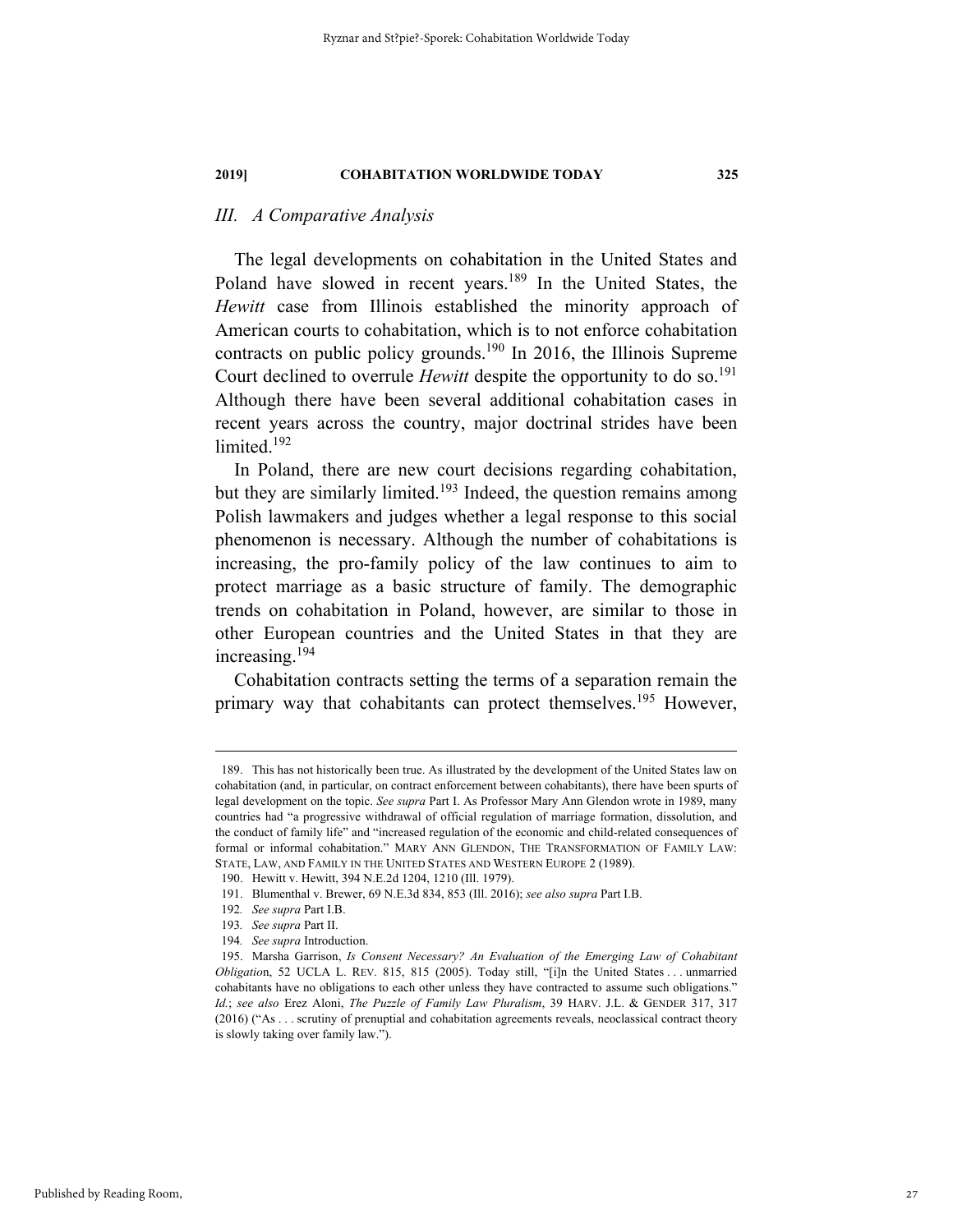this is only an effective method if courts recognize and enforce such contracts.196 Furthermore, cohabitants must know about this option to enter into such contracts. Thus, it is important to promote the idea of contractual regulation of property relationships between cohabitants, especially if the state legislature is silent on the issues.

In both the United States and Poland, such contracts are not currently popular and instead general legal principles apply at the end of the cohabitation.197 However, this may not be the best solution because the general rules are universal and do not take into account the larger context of the behavior of cohabitants who undertake various decisions and legal actions outside of a legal framework. Furthermore, the emotional underpinning of cohabitation should play an important role in judicial determinations.

Legislators differ on what additional legal protections should extend to cohabitants.<sup>198</sup> Trial marriages, long-term cohabitations with children, and older cohabitants with adult children from previous relationships are all different—making it difficult for legislators to craft one law to apply to them all. For example, a woman might spend a night with her boyfriend a few times per week, keeping a toothbrush and sock drawer at his apartment. Or, a woman might buy a condo with her boyfriend and share a joint bank account. Cohabitation scenarios, therefore, widely differ.

Furthermore, legislators may want to protect individual cohabitants while not encouraging the institution of cohabitation as a substitute for marriage given some of the benefits of marriage and drawbacks of cohabitation.<sup>199</sup> One of the major drawbacks to

 <sup>196.</sup> Ann Laquer Estin, *Marriage and Divorce Conflicts in International Perspective*, 27 DUKE J. COMP. & INT'L L. 485, 487–88 (2017). Generally speaking, "[i]n the context of global families, the case for allowing couples to select the law that will apply to their personal and property interests seems especially strong." *Id.*

<sup>197</sup>*. See infra* Parts I & II.

<sup>198</sup>*. See generally* Ron Haskins & Isabel V. Sawhill, *The Decline of the American Family: Can Anything be Done to Stop the Damage?*, 667 ANNALS AM. ACAD. POL. & SOC. SCI. 8, 12 (2016).

 <sup>199.</sup> Margaret F. Brinig, *Adultery: Trust and Children*, 95 TEX. L. REV. 611, 624 (2017) (reviewing DEBORAH L. RHODE, ADULTERY: INFIDELITY AND THE LAW (2016)).

Marriage, as opposed to cohabitation, can be characterized by its relative permanence, its unconditional love, and its status as an institution (receiving of public and private support). In addition to . . . the numerous statutory benefits marriage grants, married couples gain the commitment to sexual monogamy and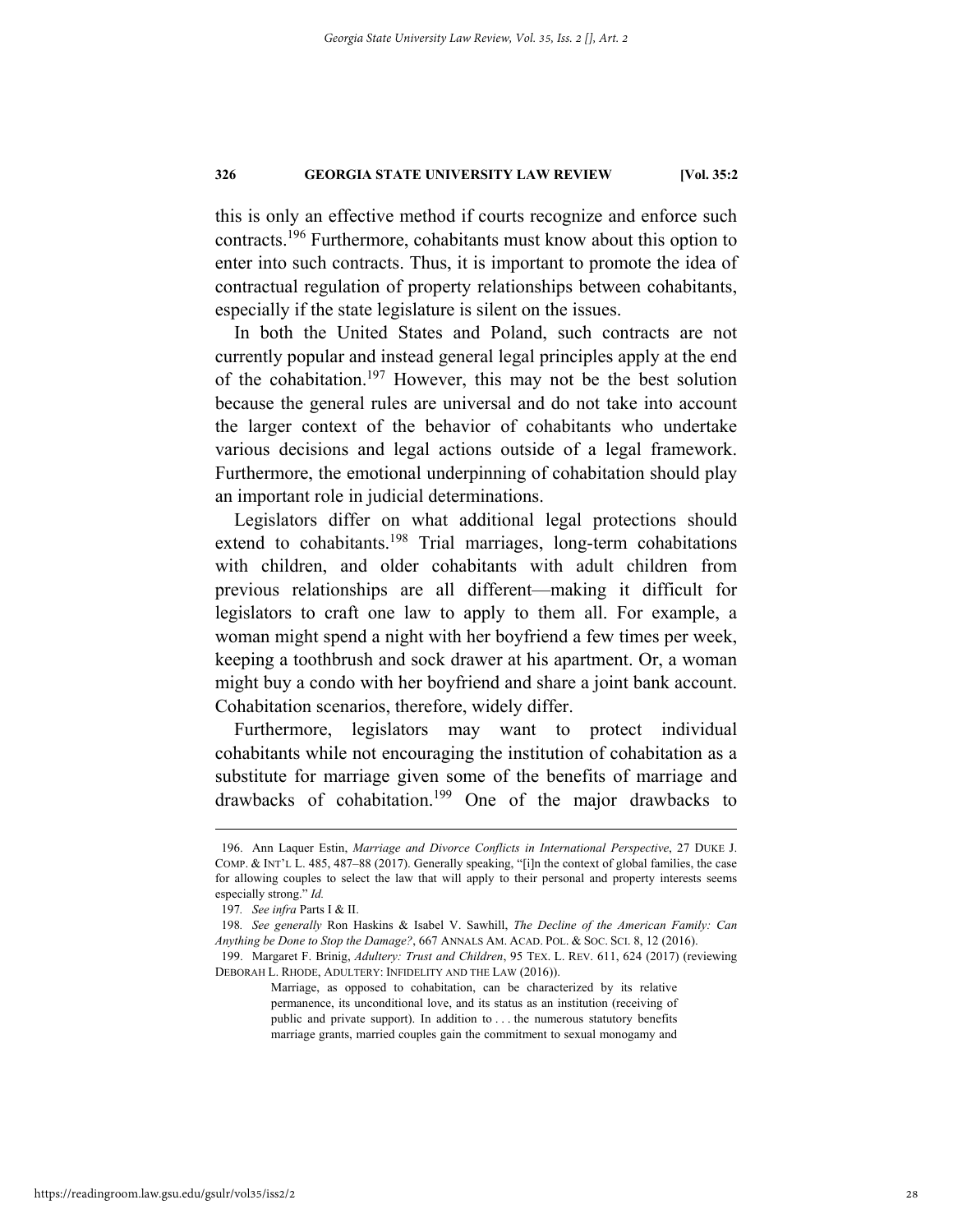cohabitation is the very reason that vulnerable cohabitants result: cohabitations are unstable.200 Legislators may also want to defer to certain cohabitants' preferences not to be regulated.<sup>201</sup>

Courts, meanwhile, have more cases regarding cohabitants each year, but there are still not enough decisions to provide a comprehensive legal framework on cohabitation.<sup>202</sup> In addition, courts often use general principles of law in such cases instead of addressing the narrow issues relating to cohabitation in particular, which is not always satisfactory for building consistent  $law.^{203}$ However, family policy is currently focused most on protecting the traditional model of family, which remains married people and their children.204 This is seen most recently in *Obergefell v. Hodges*, which encourages family formation through marriage.<sup>205</sup> As a result, cohabitants must continue to wait for a more established legal response to cohabitation.

*Id.* 

204. Huntington, *supra* note 202, at 257.

permanence of marriage that, in turn, promotes trust. It is that trust that catalyzes the many fruits of marriage because, in a word, it signifies the production of social capital.

 <sup>200.</sup> Haskins & Sawhill, *supra* note 198, at 12. "Nearly 40 percent of cohabiting couples who have a baby are no longer together by the time the child reaches age five, about three times the breakup rate for married couples over the same period." *Id.*

 <sup>201.</sup> Gregg Strauss, *The Positive Right to Marry*, 102 VA. L. REV. 1691, 1696 (2016). "Cohabitants do not need a basic right to legal status, because once couples can create legal duties through marriage, they may choose to live together without undermining one another's liberty." *Id.*

<sup>202</sup>*. See, e.g.*, Clare Huntington, *Nonmarital Families and the Legal System's Institutional Failures*, 50 FAM. L.Q. 247, 247 (2016) ("For all its shortcomings, family law provides an institution to help divorcing couples restructure their families following the end of relationships. For nonmarital families, not so much. Unmarried parents theoretically can go to court when they separate, but most do not. Thus, as a practical matter, the legal system leaves unmarried parents without an effective way to transition from families based on romantic relationships to families based on co-parenting.").

 <sup>203.</sup> Martha A. McCarthy & Joanna L. Radbord, *Family Law for Same Sex Couples: Chart(er)ing the Course*, 15 CAN. J. FAM. L. 101, 167–68 (1998).

 <sup>205.</sup> Obergefell v. Hodges, 135 S. Ct. 2584, 2600 (2015). The downside of public policy's priority of marriage is the lack of protections for vulnerable cohabitants. Melissa Murray, Essay, Obergefell v. Hodges *and Nonmarriage Inequality*, 104 CAL. L. REV. 1207, 1207 (2016) ("*Obergefell* builds the case for equal access to marriage on the premise that marriage is the most profound, dignified, and fundamental institution that individuals may enter. By comparison, alternatives to marriage, which I collectively term 'nonmarriage,' are less profound, less dignified, and less valuable. On this account, the rationale for marriage equality rests—perhaps ironically—on the fundamental inequality of other relationships and kinship forms.").